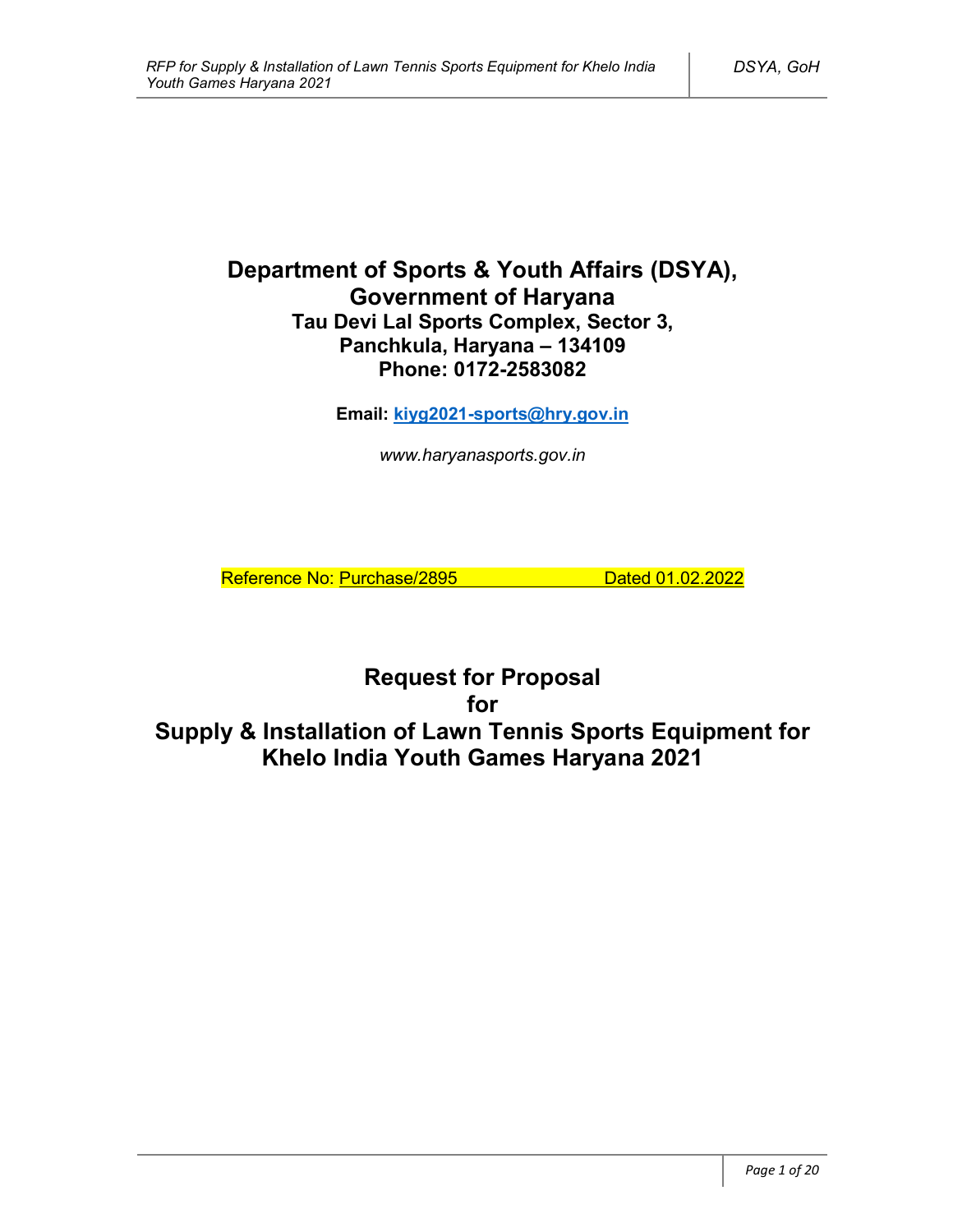#### **Department of Sports & Youth Affairs (DSYA), Government of Haryana Tau Devi Lal Sports Complex, Sector 3 Panchkula, Haryana – 134109**

Email: kiyg2021-sports@hry.gov.in www.sportsharyana.gov.in

#### **RFP No.: Purchase/2895. Dated: 01.02.2022**

## **NOTICE INVITING TENDER (NIT)**

DSYA invites Bids under two bid-basis, i.e. Technical Bid and Financial Bid for *'Supply & Installation of Lawn Tennis Sports Equipment for Khelo India Youth Games Haryana 2021'* for Department of Sports & Youth Affairs *(DSYA)*.

The interested bidders should submit their bids online and physical copies of **only technical proposal** to Tau Devi Lal Sports Complex, Sector 3, Department of Sports & Youth Affairs, Govt. of Haryana, Panchkula, Haryana - 134109, on or before 10-02-2022**.**

Bidders have to download the Bid documents from the e-procurement portal i.e. https://etenders.hry.nic.in after registering themselves on portal and submit e-bids after payment of Bid Processing Fee & Bid Document Fee before last date & time of downloading the e-bids online

All Bidders are advised to see Amendments to RFP, if any, before submission of the bids. In case the Bidder does not submit the amended bids/amendments, it shall be presumed that Bidder has seen the amendments/Amended bids and e-bid shall be evaluated accordingly.

In case schedule date of submission / tender opening date are declared as holiday then tender will be submitted/ opened on the very next working day on earlier schedule time.

DSYA reserves the right to cancel the bid at any time or amend/withdraw any of the terms and conditions contained in the Bid Document without assigning any reason thereof.

> **CEO, Khelo India Youth Games Department of Sports & Youth Affairs Haryana**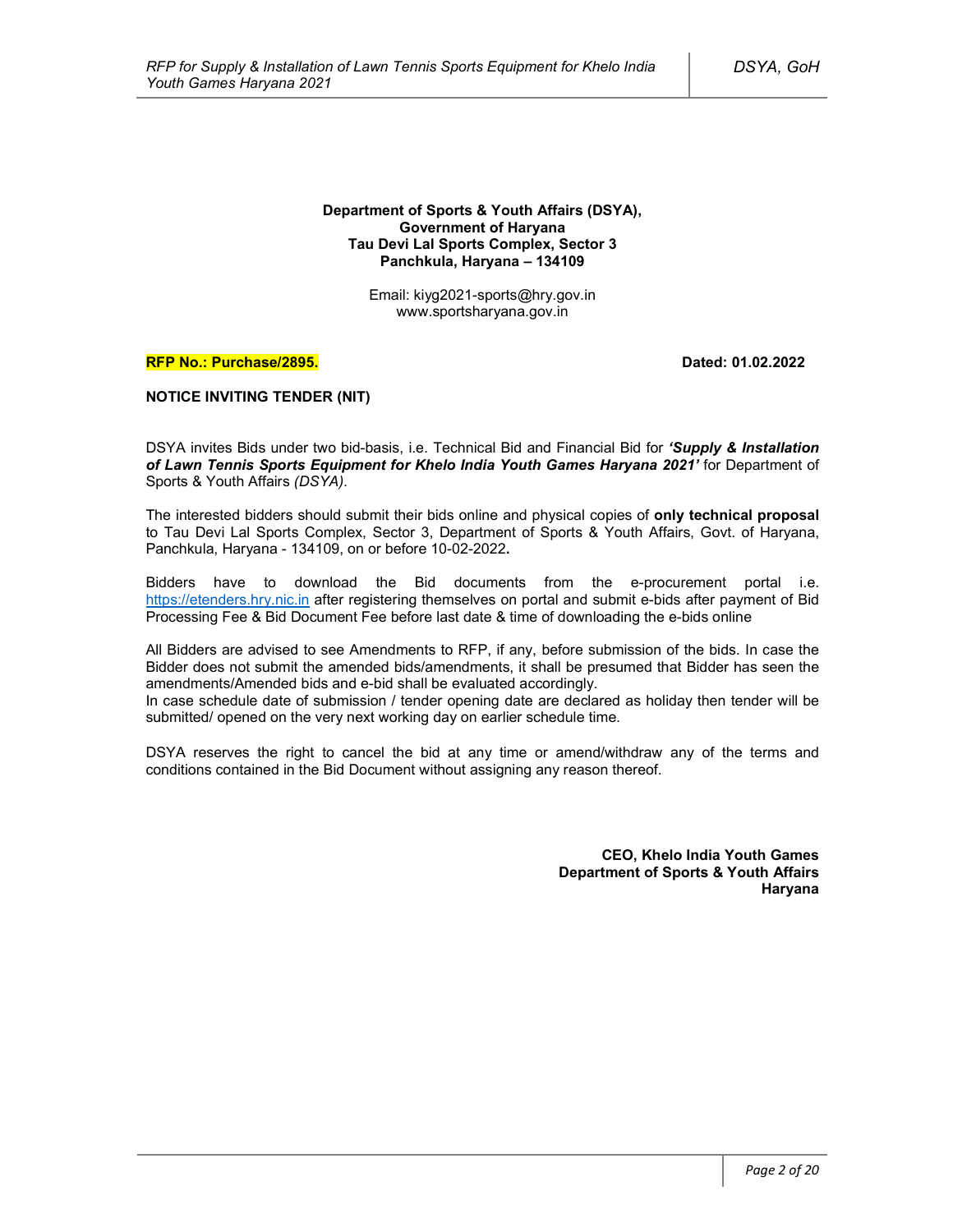## **1. DETAILED NOTICE INVITING E-TENDER**

e-Tender is invited in single stage two cover system i.e. Request for Technical Bid **(online Bid under Technical Envelope and hard copy submission with mentioning Page No)** and Request for Financial Bid (comprising of price bid Proposal under online available Commercial Envelope):

| Sr. No. | <b>Information</b>                                                 | <b>Details</b>                                                                                                                                                                                                                                                                                       |
|---------|--------------------------------------------------------------------|------------------------------------------------------------------------------------------------------------------------------------------------------------------------------------------------------------------------------------------------------------------------------------------------------|
|         | Description of Goods                                               | Lawn Tennis Sports Equipment<br>(Annexure-I)                                                                                                                                                                                                                                                         |
| 2       | EMD (to be deposited online) *                                     | $5000/-$<br><b>Account Holder Name: Director,</b><br>Department of Sports & Youth Affairs<br><b>Bank Name: State Bank of India</b><br><b>Account No.: 39454876084</b><br><b>IFSC Code: SBIN0050969</b><br><b>MICR No.: 160002173</b><br>Validity period for the EMD will be up to<br>30th June, 2022 |
| 3       | Tender Document Fee*                                               | $2.000/-$                                                                                                                                                                                                                                                                                            |
| 4       | e-Service Fee (to be deposited online)                             | 1.000 + 18% GST                                                                                                                                                                                                                                                                                      |
| 5       | Start Date & Time of Bid Preparation and<br>Submission             | 01.02.2022                                                                                                                                                                                                                                                                                           |
| 6       | Expiry Date & Time of bid for EMD<br>submission                    | 09.02.2022                                                                                                                                                                                                                                                                                           |
| 7       | Last date and time for submission of<br>proposals through e-Tender | 10.02.2022, 23.59 Hrs                                                                                                                                                                                                                                                                                |

**Note: For relaxation of Tender Fee & EMD** Please refer "Haryana State Public Procurement Policy for MSME -2016" notified vide G.O.No.2/2/2016-4IBII (1) dated20-10-2016 and for Startups/first generation Entrepreneurs as notified vide G.O. No.2/2/2016-4IB-II dated 03.01.2019.

# **2. DATA SHEET**

| Sr. No.        | <b>Activity Description</b>                                                                                  | <b>Details</b>                                                                                                                    |
|----------------|--------------------------------------------------------------------------------------------------------------|-----------------------------------------------------------------------------------------------------------------------------------|
|                | RFP No. and Date of Availability of RFP                                                                      | RFP No.: Purchase/2895                                                                                                            |
|                |                                                                                                              | Date: 01.02.2022                                                                                                                  |
| 2              | <b>Proposal Due Date</b>                                                                                     | 10.02.2022                                                                                                                        |
| 3              | Technical Proposal Opening Date and<br>submission of hard copy of technical<br>proposal with proper binding. | 11.02.2022, 10.00 Hrs                                                                                                             |
| 4              | <b>Financial Proposal Opening</b>                                                                            | To be communicated later                                                                                                          |
| 5              | Letter of Award (LOA)                                                                                        | To be communicated later                                                                                                          |
| 6              | Office Address - Venue for opening and<br>evaluation of Bids                                                 | Department of Sports & Youth Affairs<br>Govt. of Haryana<br>Tau Devi Lal Sports Complex, Sector 3,<br>Panchkula, Haryana - 134109 |
| $\overline{7}$ | <b>Contact Details</b>                                                                                       | Contact Person:<br>Mr. Rajesh Kumar, Superintendent<br>Email id: kiyg2021-sports@hry.gov.in<br>Mobile No: +91 7717307781          |
| 8              | <b>Tender Documents on Website</b>                                                                           | URL for e-tender<br>https://etenders.hry.nic.in/nicgep/app<br>http://www.haryanasports.gov.in/                                    |
| 9              | Method of Selection                                                                                          | Pre-Qualification & L1                                                                                                            |
| 10             | <b>Bid Validity Period</b>                                                                                   | 90 days                                                                                                                           |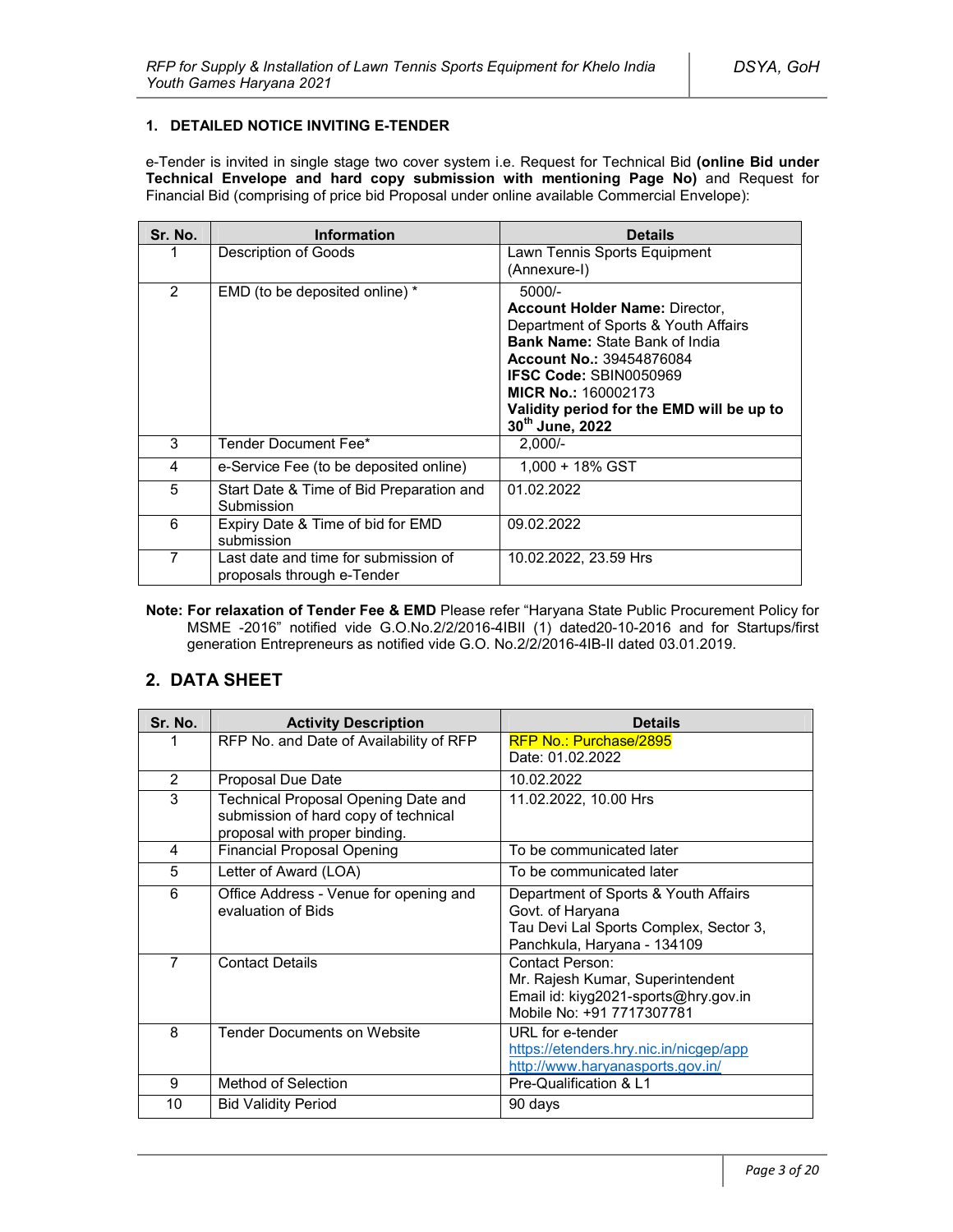# **A. Information to Bidders:**

#### **1. Instructions to bidder on Electronic Tendering System.**

Registration of bidders on e-Procurement Portal**,** Information about Digital Certificate, Instructions about Online Payment of Tender Document fee/e-Service Fee/Earnest Money, Important Instructions & Help manual for online bidding and other General issues option available on Home page of NIC e-procurement portal i.e https://etenders.hry.nic.in.

In case bidders need any clarifications or if training required to participate in online tenders they can contact office Timings of Help-desk support & Contract Details: -

The detail may be seen under "Contract US" option available on Home Page of NIC e-Procurement portal i.e https://etenders.hry.nic.in.

For support related to Haryana Tenders in addition to Helpdesk: -

In addition, for support related to Haryana Tenders in addition to helpdesk you may also contact to following: -

E - mail: eproc.nichry@yahoo.com Desk: 0172-2700275

**2.** Date and Time of making payment of tender fee, earnest money deposit (EMD) and eservice fee is as under:

|   | A Online submission of EMD, Tender fee & |  |
|---|------------------------------------------|--|
|   | e-Service Fee Option-1: Through Net      |  |
|   | <b>Banking and Debit card</b>            |  |
| в | Online submission of EMD                 |  |
|   | Option-2: Through RTGS/ NEFT-            |  |
|   | (In case of above, the bidder has to     |  |
|   | pay Tender fee & e-Service fee           |  |
|   | Through Net Banking and Debit card       |  |
|   | as per the given date & time schedule)   |  |

- **3.** As the Bids are to be submitted online and are required to be encrypted and digitally signed, the Bidders are advised to obtain Digital Signature Certificate (DSC) at the earliest. For obtaining Digital Certificate, the Bidders should visit NIC portal https://etenders.hry.nic.in/nicgep/app?page=DSCInfo&service=page
- **4.** The Bidders shall have to pay for the Tender Documents Fee, EMD Fees & e-Service Fee online by using the service of secure electronic payment gateway. The secure electronic payments gateway is an online interface between bidders and online payment authorization networks.
- **5.** The bidders must have Net Banking account in order to pay Tender Document Fee and e-Service Fee.
- **6. Payment of Tender Fee: -** The payment for the Tender Document Fee shall be made by the interested bidder online directly through Net Banking with the available Banks at e- GRAS e-Payment Gateway.
- **7. Payment of e-Service Fee: -** E-Service Fee payment shall be made separately by the interested bidders/ contractors online directly through Net Banking Account.
- **8. Payment of EMD: -** The payment of EMD can be made through Net Banking or RTGS/ NEFT as per details at Para-2 above. In this regard please refer to "Instructions to bidder on Electronic Tendering System.
- **9.** Intending bidders will be mandatorily required to sign-up online (create user account) on the website https://etenders.hry.nic.in to be eligible to participate in the e-Tender. In case the intended bidder fails to pay EMD fee under the stipulated time frame, he/she shall not be allowed to submit his/ her bids for the respective event/Tenders.
- **10.** In case of payment of EMD through RTGS/ NEFT, the interested bidders must remit the funds at least on or before **09.02.2022 and** make payment via RTGS/NEFT to the beneficiary account number specified under the online generated challan. The intended bidder/ Agency thereafter will be able to successfully verify their payment online, and submit their bids on or before the expiry date & time of the respective events/ Tenders at https://etenders.hry.nic.in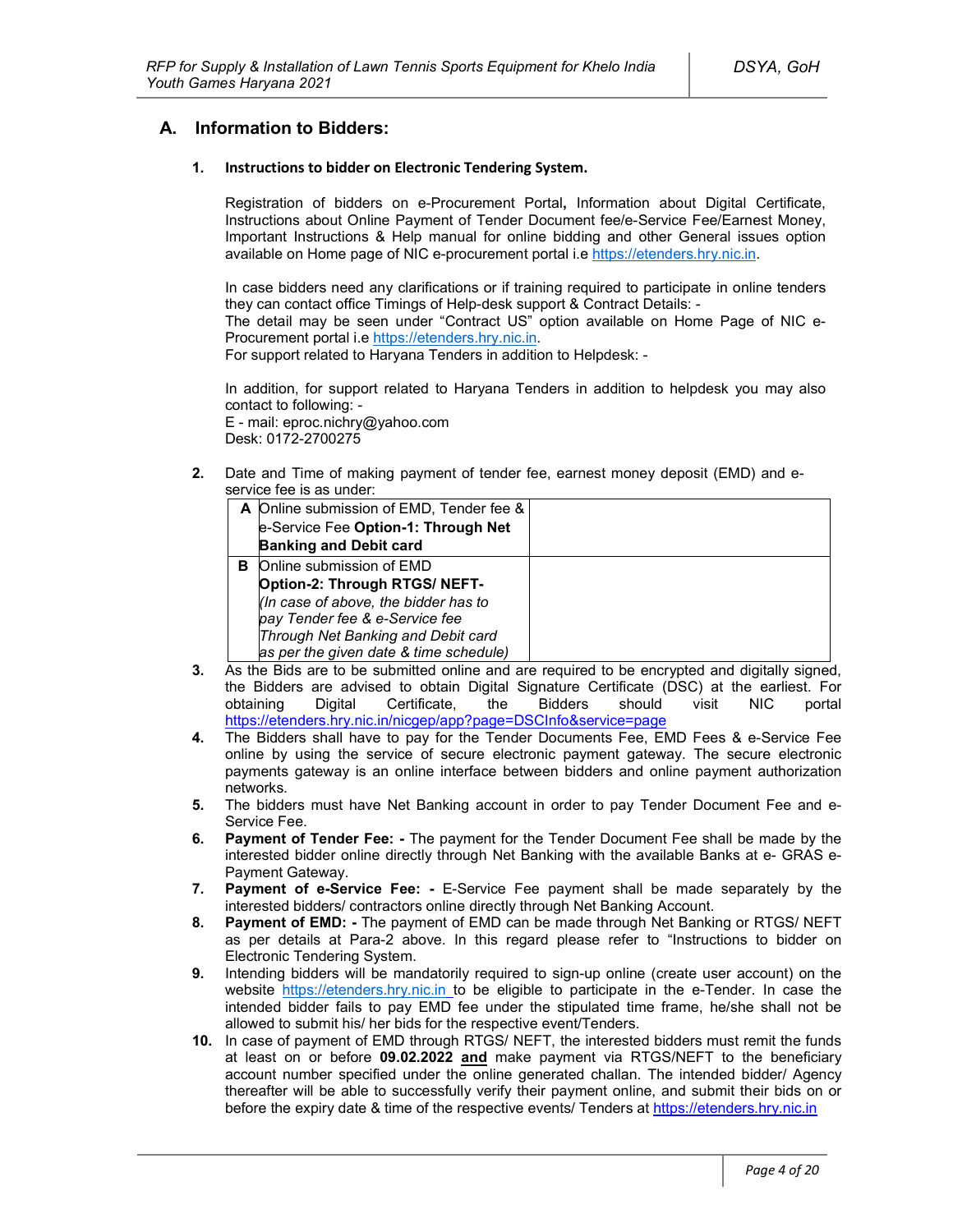- **11.** However, the details of the EMD, Tender document Fee & E Service Fee are required to be filled/ provided at the time of online Bid Preparation.
- **12.** Online Technical Envelope—Reference details of the Earnest Money Deposit, Tender Document Fee & e - Service Fee instrument and scanned copies of supporting documents and QR/technical criteria with proper index and page numbering on all the documents have to be provided as per **Annexure-A** of this document.
- **13.** If the tenders are cancelled or recalled on any grounds, the Tender Document Fee and e-Service Fee will not be refunded to the bidder.
- **14.** If any queries related to this RFP, Bidders can submit their queries only through the official email id kiyg2021-sports@hry.gov.in before 5.00PM on working days.

# **B. Brief Description of Procuring Sports Equipment / items:**

| Sr. No   Description                                            | Quantity | <b>Place of Delivery</b>                                     |
|-----------------------------------------------------------------|----------|--------------------------------------------------------------|
| Supply & installation of Lawn<br><b>Tennis Sports Equipment</b> | 5 Items  | Tau Devi Lal Sports Complex,<br>Sector-3, Panchkula, Haryana |

The detailed technical specifications/description of the above items are available at **Annexure-I** of this document. **Only mentioned brand will be acceptable.** 

# **C. Specific Terms & Condition/ Eligibility Criteria related to above items: -**

| 1. | The Bidder must be a Single Business Entity for the<br>purpose of this Invitation for RFP Document, a business<br>entity shall mean a company registered in India under<br>the Companies ACT, 1956 or 2013 or a partnership firm<br>registered under The Limited Liability Partnership Act,<br>2008 or The Indian Partnership Act 1932.<br><b>JV/Consortium not Allowed.</b>                                                            | Certificate<br>Registration<br>of<br>Incorporation(s).                                                                                            |
|----|-----------------------------------------------------------------------------------------------------------------------------------------------------------------------------------------------------------------------------------------------------------------------------------------------------------------------------------------------------------------------------------------------------------------------------------------|---------------------------------------------------------------------------------------------------------------------------------------------------|
| 2. | Average annual turnover of the Bidder in the last 3<br>years i.e. 2017-18, 2018-19 and 2019-20 must be at<br>01 Crore from sale of sports equipment/items &<br>least<br>Sports Apparel.                                                                                                                                                                                                                                                 | Audited<br>Financial<br>Statements/Certificate<br>from<br>statutory<br>Auditor<br>be<br>should<br>submitted as per the enclosed<br>Annexure-'E'.  |
| 3. | The<br><b>Bidder</b><br>must<br>have<br>relevant<br>experience<br>in.<br>undertaking any three (03) similar* assignments in the<br>last seven (07) years (International/National level).<br>Note: *Supply and installation of sports equipment for<br>Central Government/State Government/ National Sports<br>Federation / State Sports Federation.                                                                                     | Work Order/ Client Certificate/<br>Certificate<br>Completion<br>(Please)<br>provide a list of assignments<br>before attaching relevant evidence.  |
| 4. | The Bidder should be in the business of sale of Sports<br>Equipment as Original equipment manufacturer (OEM)<br>for at least 05 Years as on March 31 <sup>st</sup> , 2021.<br>0 <sub>R</sub><br>In case the Bidder is not a manufacturer (OEM) then the<br>bidder should be an authorized supplier / dealer of the<br>manufacturer and in business of supplying sports<br>equipment for more than one (01) year as on March<br>31,2021. | Proof of OEM /<br>Authorisation<br>Certificate<br>(with period clearly<br>specified)<br>should be submitted as per the<br>enclosed Annexure- 'C'. |
| 5. | The equipment should be supplied to Tau Devi Lal sports complex, Sector-3, Panchkula,                                                                                                                                                                                                                                                                                                                                                   |                                                                                                                                                   |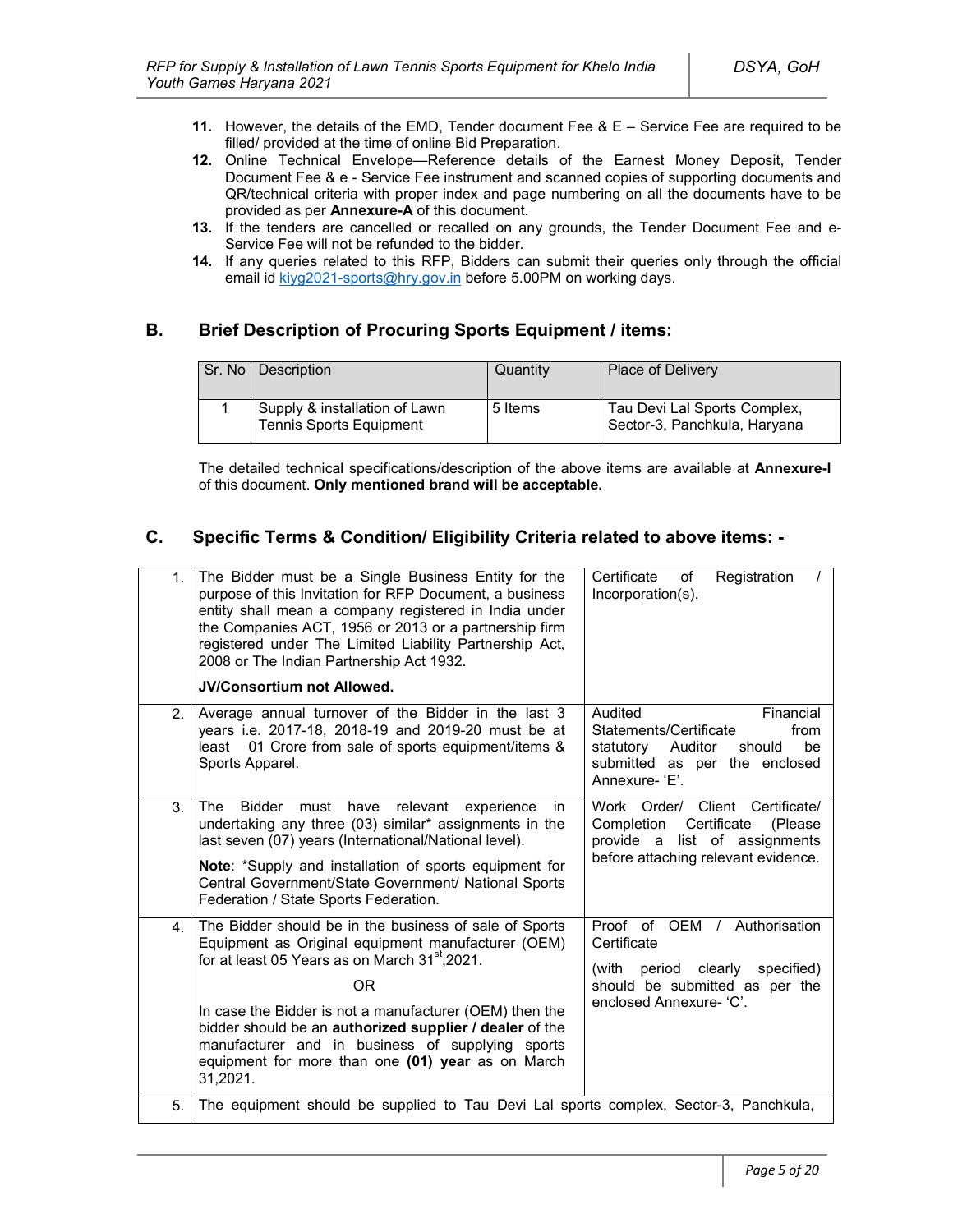|     | Haryana.                                                                                                                                                                                                                                                                                                                                                                                                                                                                                                                                                                  |  |
|-----|---------------------------------------------------------------------------------------------------------------------------------------------------------------------------------------------------------------------------------------------------------------------------------------------------------------------------------------------------------------------------------------------------------------------------------------------------------------------------------------------------------------------------------------------------------------------------|--|
| 6.  | The suppliers are required to submit the detail of sports equipment/items as per Annexure-II.<br>The intending supplier shall also have to mention, the detailed specifications, name of<br>manufacturer/make, model of the article and has to enclose the catalogue in PDF format with<br>image/ pictures of the material offered, for which the rates are quoted as per the below format.                                                                                                                                                                               |  |
|     | Item No                                                                                                                                                                                                                                                                                                                                                                                                                                                                                                                                                                   |  |
|     | Name of the Item                                                                                                                                                                                                                                                                                                                                                                                                                                                                                                                                                          |  |
|     | Offered Make & Model                                                                                                                                                                                                                                                                                                                                                                                                                                                                                                                                                      |  |
|     | Specification<br>Compliance<br><b>NIT</b><br>as<br>per<br>(Yes/No)                                                                                                                                                                                                                                                                                                                                                                                                                                                                                                        |  |
|     | Offered item with Original Images                                                                                                                                                                                                                                                                                                                                                                                                                                                                                                                                         |  |
|     | Above format should be proper in one page for each item. The photocopies/ Xerox /fax of<br>these documents will not be considered. In absence of the above original documents, the<br>item(s) offered will not be considered. The preference will be given to the items bearing ISI/ISO<br>/quality control make for the sports material & goods.                                                                                                                                                                                                                         |  |
|     | In case of doubt in material, supplied by the firm/bidder, the expenditure incurred on getting the<br>material tested will be borne by the bidder. If, even after approval, information / facts submitted<br>by the bidder are found misleading / incorrect etc., DSYAGOH reserves the right to reject the<br>tender for the current / future supply or may impose penalties as deemed fit. Non-compliance<br>of any of the terms & conditions of the tender will also warrant above penalties.                                                                           |  |
| 7.  | The intending supplier should quote the rates inclusive of all expenses, charges, taxes, duties,<br>transportation, packing and forwarding, insurance etc. inclusive of all applicable taxes and<br>freight charges for Tau Devi Lal sports complex, Sector-3, Panchkula, Haryana. Rate quoted<br>shall also include Supply, Installation, and Commissioning & On-site training for operation of<br>equipment. The financial must be submitted in the bidder's letter head with seal and sign.                                                                            |  |
| 8.  | The minimum warranty/guarantee period shall be of two (2) years for equipment/ items. Not<br>applicable for the Items which are subject to non-warranty. However, DSYA will verify whether<br>the quoted equipment's/items are falling under warranty or non-warranty. Decision of the<br>DSYA will be final in this regard. Any period over and above the minimum period mentioned<br>shall also be accepted.                                                                                                                                                            |  |
| 9.  | For imported equipment if supplied directly from foreign): The custom clearance,<br>transportation, insurance etc. of the equipment from the port of entry in the country to the<br>consignee's place shall be sole responsibility of the supplier and its agent. These are to be<br>shown separately in the price bid. However, for custom duty exemption wherever applicable for<br>import of sports equipment/goods KIYG, 2021 secretariat will apply to the appropriate<br>authority. The seller and his agent should liaison the claim for exemption of Custom Duty. |  |
| 10. | Technical specification of the sports equipment used in competitions should be as per rule of<br>the International / National Federation/Association of concerned disciplines.                                                                                                                                                                                                                                                                                                                                                                                            |  |
| 111 | DSYAGOH will be legally competent to cancel the supply order and also to take any other<br>action against the supplier including imposing any penalty during or till the final execution of<br>the supply, in case the supplier is ever found to have committed any fraud against DSYAGOH<br>in supplying the material or indulged in any other malpractices thereof causing any financial<br>losses during contract period.                                                                                                                                              |  |
|     | 12. The bidders will give a self-attested declaration on Rs 100/- stamp paper that the quality and<br>brand of sports equipment used in competitions and quoted in the tender are correct and as<br>per rule of International/National/Associations of concerned disciplines. In case of any defect,<br>DSYAGOH may impose penalty as deemed fit and will have the right to make recovery from<br>security or any pending bills or and take any legal action as deemed fit.                                                                                               |  |
| 13. | The Bidder must submit information with supporting documents as specified in Annexure III.                                                                                                                                                                                                                                                                                                                                                                                                                                                                                |  |
|     | 14. DSYAGOH considering, past performance of the tenderer, reserves the right to reject any                                                                                                                                                                                                                                                                                                                                                                                                                                                                               |  |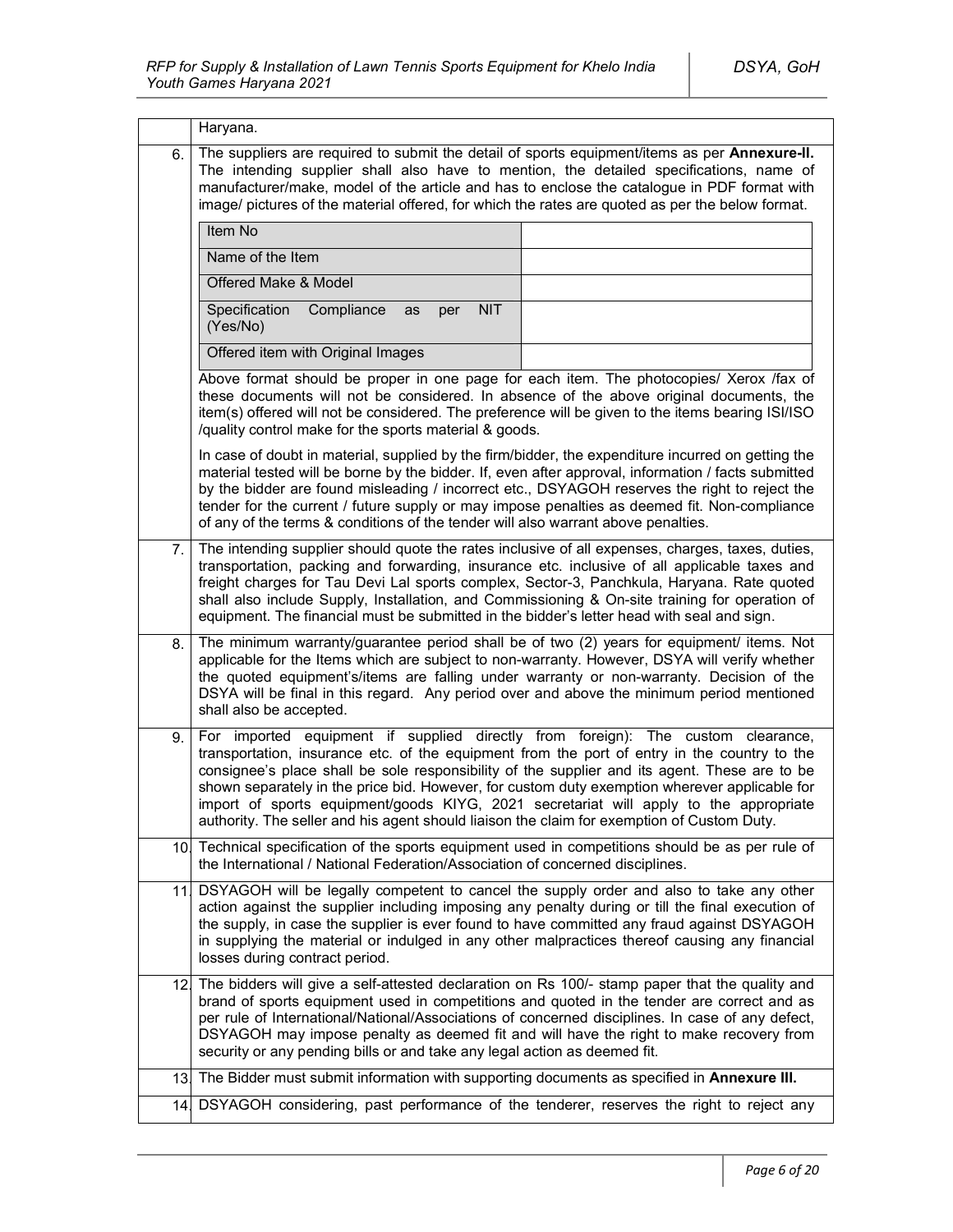|                 | tender.                                                                                                                                                                                                                                                                                                                                                                                                                                                                                                                                                                                                                                                                                                                                                                                                                                                                                                                                           |  |
|-----------------|---------------------------------------------------------------------------------------------------------------------------------------------------------------------------------------------------------------------------------------------------------------------------------------------------------------------------------------------------------------------------------------------------------------------------------------------------------------------------------------------------------------------------------------------------------------------------------------------------------------------------------------------------------------------------------------------------------------------------------------------------------------------------------------------------------------------------------------------------------------------------------------------------------------------------------------------------|--|
| 15.             | In case, any dispute arises in regard to the tender, the decision of the DSYAGOH will be final<br>and binding.                                                                                                                                                                                                                                                                                                                                                                                                                                                                                                                                                                                                                                                                                                                                                                                                                                    |  |
| 16 <sub>l</sub> | In case of litigation, the courts at Panchkula only will have jurisdiction for deciding case<br>according to Indian law in force.                                                                                                                                                                                                                                                                                                                                                                                                                                                                                                                                                                                                                                                                                                                                                                                                                 |  |
|                 | 17 The technical bids will be opened first and financial bids of only those bidders shall be opened<br>whose Technical bids are accepted by the competent authority.                                                                                                                                                                                                                                                                                                                                                                                                                                                                                                                                                                                                                                                                                                                                                                              |  |
| 18.             | It must be noted that this is just an enguiry and does not amount to any commitment on the<br>part of DSYAGOH to order any products offered. The decision of DSYAGOH in this regard<br>would be final and be entirely, at its discretion.                                                                                                                                                                                                                                                                                                                                                                                                                                                                                                                                                                                                                                                                                                         |  |
| 19.             | The supplier shall not dispatch the ordered material after expiry of the delivery period. The<br>supplier shall apply to DSYAGOH for extension of delivery period and obtain approval before<br>dispatch. In case the supplier dispatches the goods late, without obtaining an approval for<br>extension, it would be doing so at its own risk and no claim for payment for such supply and /<br>or any other expense related to such supply shall lie against DSYAGOH.                                                                                                                                                                                                                                                                                                                                                                                                                                                                           |  |
|                 | 20. The supplies received, if not found as per specification of tendered items, are liable to be<br>rejected                                                                                                                                                                                                                                                                                                                                                                                                                                                                                                                                                                                                                                                                                                                                                                                                                                      |  |
| 21              | Supply will be made in full quantity within the stipulated time and at place indicated in the<br>supply order.                                                                                                                                                                                                                                                                                                                                                                                                                                                                                                                                                                                                                                                                                                                                                                                                                                    |  |
|                 | 22 Software up-gradation, if any, during the Guarantee/Warranty shall be provided by the Supplier<br>free of cost.                                                                                                                                                                                                                                                                                                                                                                                                                                                                                                                                                                                                                                                                                                                                                                                                                                |  |
| <b>23</b>       | Delivery period: - The delivery of the store is required in full quantity within 21 days from the<br>date of issue of supply order.                                                                                                                                                                                                                                                                                                                                                                                                                                                                                                                                                                                                                                                                                                                                                                                                               |  |
| 24.             | Payments terms: - Hundred percent (100%) payment of the contract price subject to recoveries<br>/ liquidated damages/shortages etc., if any, shall be paid on receipt and inspection of goods in<br>good condition (including installation & commissioning) and upon submission of the following<br>documents:<br>Suppliers certificate that the amount shown in the invoice are correct in terms of the<br>i.<br>contract and that all terms and conditions of the contract have been complied with;<br>Four copies of Supplier's invoice showing contract number, goods description, quantity,<br>ii.<br>unit price and total amount;<br>Acceptance Certificate, in original issued by the authorized representative of the<br>iii.<br>consignee;<br>Two copies of Packing list identifying contents of each lot;<br>iv.<br>Insurance certificate;<br>v.<br>Warranty Certificate (Wherever Applicable)<br>vi.<br>vii.<br>Certificate of origin. |  |

**Note**: The format of the Technical Bid/ Index for the Technical Bid Documents will be as per **Annexure-A** of this document and the bidders are requested to upload their Technical Bids on the Portal with index as provided in **Annexure-A.**

**In case of non-submission of required Eligibility Documents as at Annexure-A, the bid of the firm will not be considered and no further chance will be given for the submission of these documents. However, clarification, if any, of already submitted documents maybe obtained in case required as per the rules.**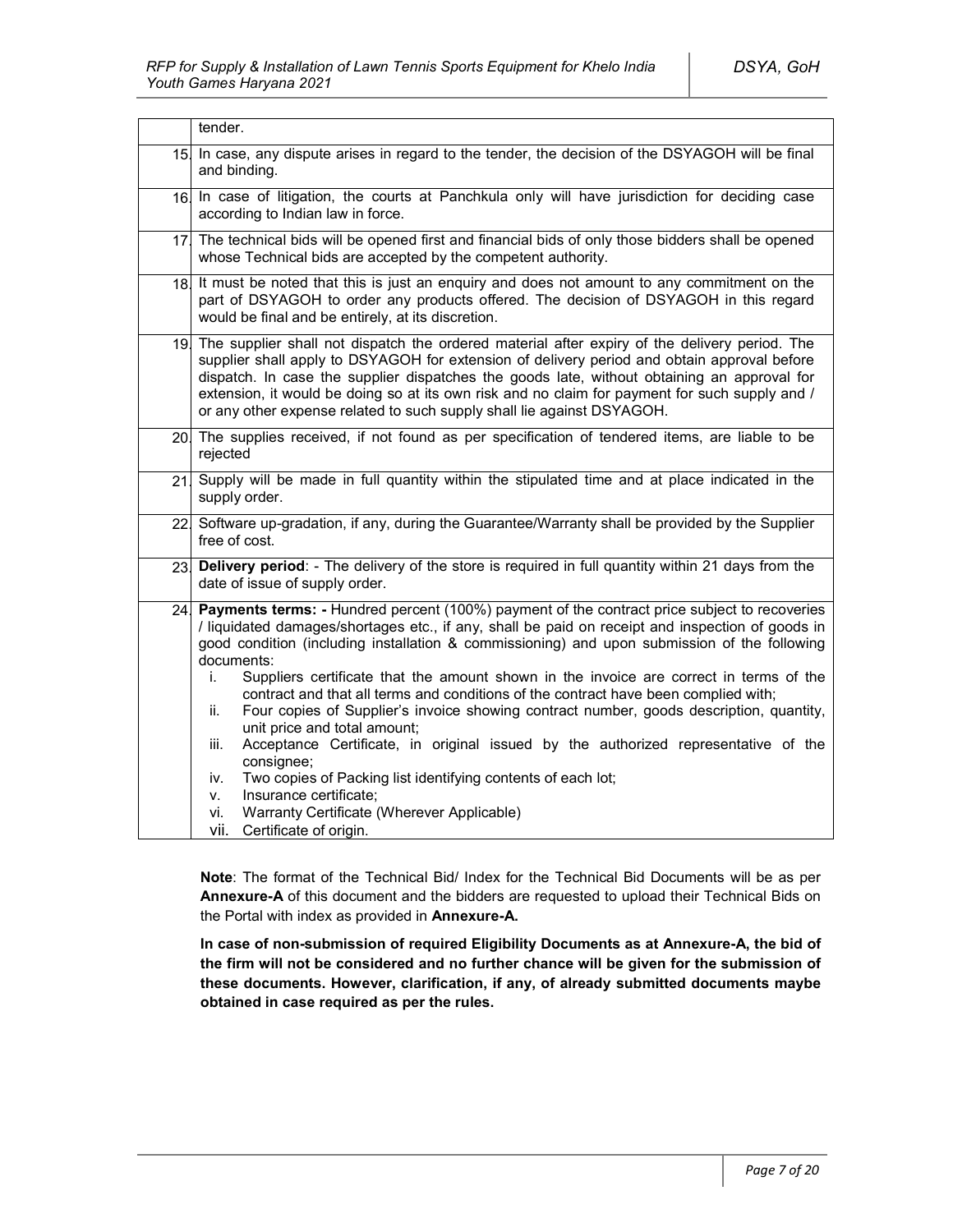**Standard Terms and Conditions** (wherever applicable these terms & conditions will overrule the specific terms and conditions as at Para 'C' above): -

#### **1. EMD: -**

The firms are required to deposit Earnest Money as indicated above failing which the tenders are liable to be rejected. Manufacturing Micro & Small Enterprises (MSEs) of the State, Startups/ First Generation Entrepreneurs of the State, Central or Haryana Public Sector Enterprises and "approved sources" as declared by the Industries Department, Haryana, are exempt from the deposit of EMD.

#### **2. Performance Security:**

The successful Tenderer/Bidder shall be required to deposit Performance Security Deposit within 14 days of issuance of LOA as under: -

| Sr. | <b>Type of Firm/Enterprises</b>                                                   | <b>Value of Performance Security</b>                             |
|-----|-----------------------------------------------------------------------------------|------------------------------------------------------------------|
| No. |                                                                                   | <b>Deposit</b>                                                   |
| l1  | Haryana based firms: -                                                            |                                                                  |
|     | (i)<br>Enterprises (MSEs)                                                         | Haryana Based Micro and Small (i) @0.2% of the value of contract |
|     | Haryana based other firms<br>(ii)<br>enterprises                                  | (ii) @2% of the value of contract                                |
| 2   | Other States/ UTs based firms                                                     | @ 3% of the value of contract                                    |
|     | # Haryana based MSEs will be eligible for performance security deposit @ 0.2% who |                                                                  |

*have filed SSI Certificate/EM Part-II/Udyog Aadhaar Memorandum (UAM)/Udyam Registration in Haryana and who participate directly in the tendered/quoted items and offering to supply the entire* Work/Supply Order by their enterprise*.*

The conditions governing the above may kindly be seen in the notification dated 14.12.2020.

The performance security in excess of the EMD already deposited can be submitted in the shape of Demand Draft/Call Deposit Receipt/Banker's Cheque or in the shape of equivalent Bank Guarantee of any scheduled bank with branch in Panchkula. The performance security shall be returned after the successful completion of the warranty period.

In case of Bank Guarantee, the successful bidder shall furnish the performance security for the required amount (as per the above table) valid up to 180 days beyond the warranty period and further revalidating till the warranty in case of replacement during warranty period.

#### **3. Price Fall Clause:**

Price Fall Clause is that the price quoted in the tender/quotation or approved in the Rate Contract for the stores shall not exceed in any way the lowest price at which the tenderer quote for the supply the stores of identical description to Central / State Government Institutions/Undertakings/any other person during the delivery period/currency period of the rate contract. If, at any time during the delivery period/currency period, the successful tenderer reduces the rates/sale price of the quoted stores to any person at the price lower than the price chargeable under the supply order/ rate contract, the tenderers should forthwith notify such reduction and inform this office and the price payable under the supply order/contract for the stores supplied after the date of coming into force of such reduction of the rates shall stand correspondingly reduced to that level. The successful tenderers shall promptly notify the reduction of rates to this office as well as to the concerned Indenting Officer/ Consignees. The tenderer shall also give a certificate on their bills that the rates charged by them are not in any way higher to those quoted by them to the Central and other State Government etc., during the corresponding period. The Indenting Officer shall be required to ensure that requisite certificate is given by the concerned firm on the bills before releasing their payments.

**4. Penalty to firm on Delay in delivery:** Should the contractor fail to deliver or dispatch any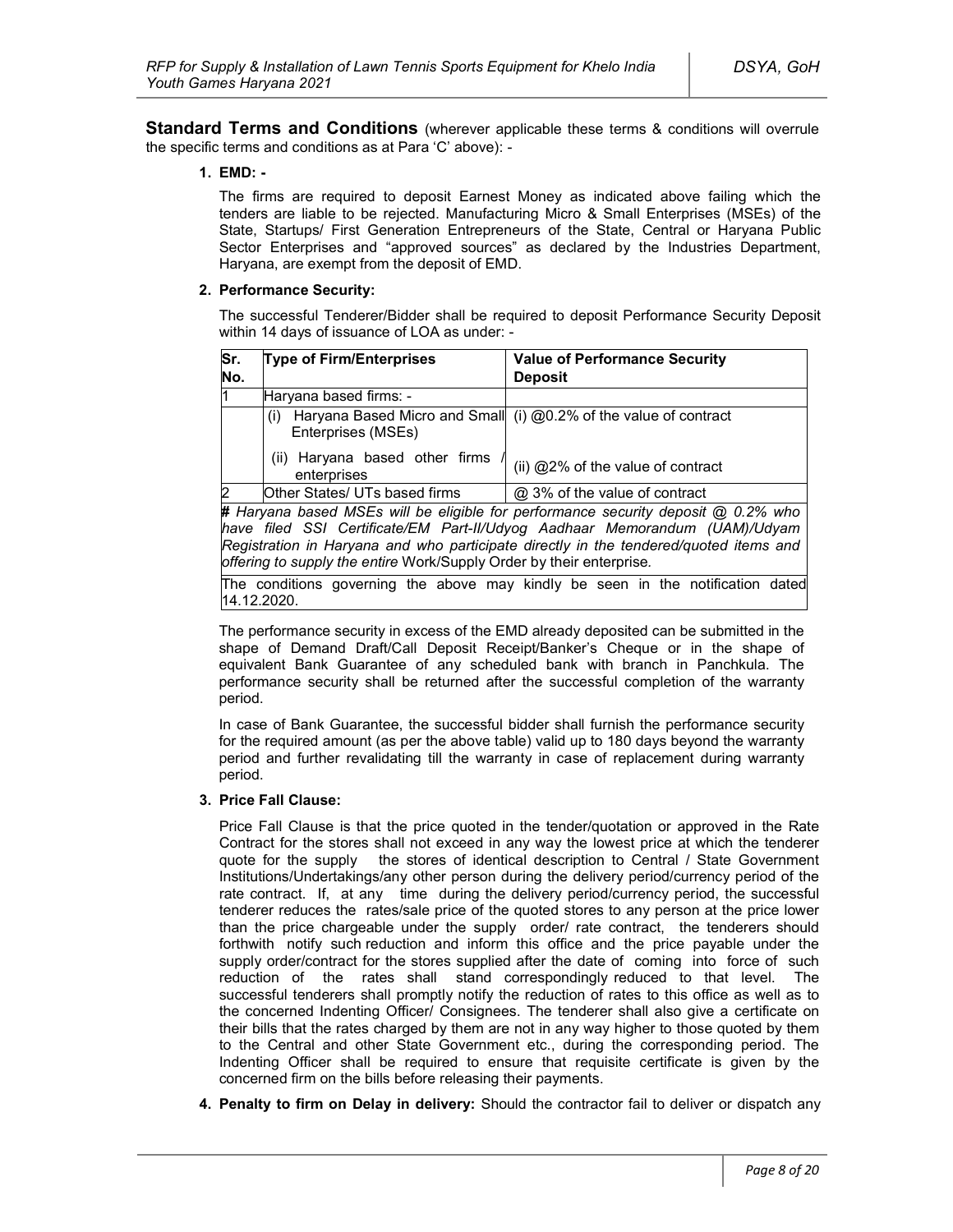consignment within the period prescribed for such delivery or dispatch stipulated in the supply order, the delayed consignment will be subject to 2% penalty per consignment per month recoverable on the value of the stores supplied.

**5.** The bidders are required to quote the basic rates, the delivery/ transportation costs/ applicable GST and duties etc., and the place of billing for the supply of stores clearly and separately. The bidders are required to intimate the place of billing.

#### **6. Penalty Clause for Department/ Govt. Agencies for delay in Payment**

Delay in payments to the suppliers beyond the stipulated credit period indicated in the supply order, unless supported by cogent reasons and approved by a higher authority, will attract penal interest on the defaulting amount  $@$  Rs. 25/- per rupees one lakh per day of delay beyond the stipulated credit period.

#### **7. Negotiation of Rates**

Regarding negotiations of rates, policy issued by the State Government vide G.O. No.2/2/2010-4-IB-II dated 18.06.2013, G.O. No.2/2/2010-4-IB-II dated 16.06.2014, G.O. No.2/2/2010-4-IB-II dated 09.02.2015 will be applicable.

#### **8. Concession to MSMEs of State:**

The State Government has notified "Haryana State Public Procurement Policy for MSME - 2016" which will be applicable in respect of concessions to Haryana based MSMEs and KVIs. For claiming the relevant concession/s like Tender Fee, Earnest Money Deposit (EMD), Turnover, Exemption in respect of Past Performance & Experience, Purchase Preference and Performance Security, the bidders are required to submit the documentary proof from Government authorities showing that they come under Haryana based manufacturing MSME/KVI units as the case may be e.g. **\***Entrepreneurs Memoranda in Haryana in bidder's name and further subject to fulfilment of eligibility criteria as provided in the said Policy of 2016.

**\*Note:-** To claim the concessions/benefits under the above policy, the bidder is required to submit SSI Certificate/Manufacturing Entrepreneurs Memorandum (part-II) issued by the Industries Department Haryana in respect of the quoted item / Udhyog Aadhaar Memorandum (UAM)/Udhyam Registration of Haryana based manufacturing enterprises in respect of the quoted item *(Ref. Industries & Commerce Department Haryana Memo No.TS/DS&D/11389-A Dated 03.07.2018)* and further subject to fulfilment of eligibility criteria as provided in the said Policy of 2016 and amendments from time to time

## **9. Concession/benefits to Startups/First Generation Entrepreneurs of State:**

The State Government has notified "Concession/benefits in Public Procurement to Startups/First Generation Entrepreneurs of State" which will be applicable in respect of concessions to Startups/First Generation Entrepreneurs of State. For claiming the relevant concession/s like Tender Fee, Earnest Money Deposit (EMD), Turnover, Exemption in respect of Past Performance & Experience, Purchase Preference and Performance Security, the bidders are required to submit the documentary proof as per the said policy.

**10.** In case of evidence of cartel formation by the bidder(s), the EMD is liable to be forfeited along with other actions as are permissible to Government like filing complaints with the Competition Commission of India and/ or other appropriate forums.

#### **11. Purchase Preferences for approved Sources**

The DSYA Haryana, reserves the right to allow purchase preference to the approved sources, including Central or Haryana State Public Sector Undertakings/Enterprises, provided that such approved source takes part in the bidding process and the quoted prices of the approved source is within 10% of the lowest acceptable price, other things being equal. However, such purchase preference would be available to the approved source only at the lowest acceptable price.

**12. Preference to Make in India: -** The public procurement in the State in reference to "Preference to make in India" shall be governed by Govt. Order No.02/08/2020-4IB-II dated 18.11.202 or as amended from time to time in this regard)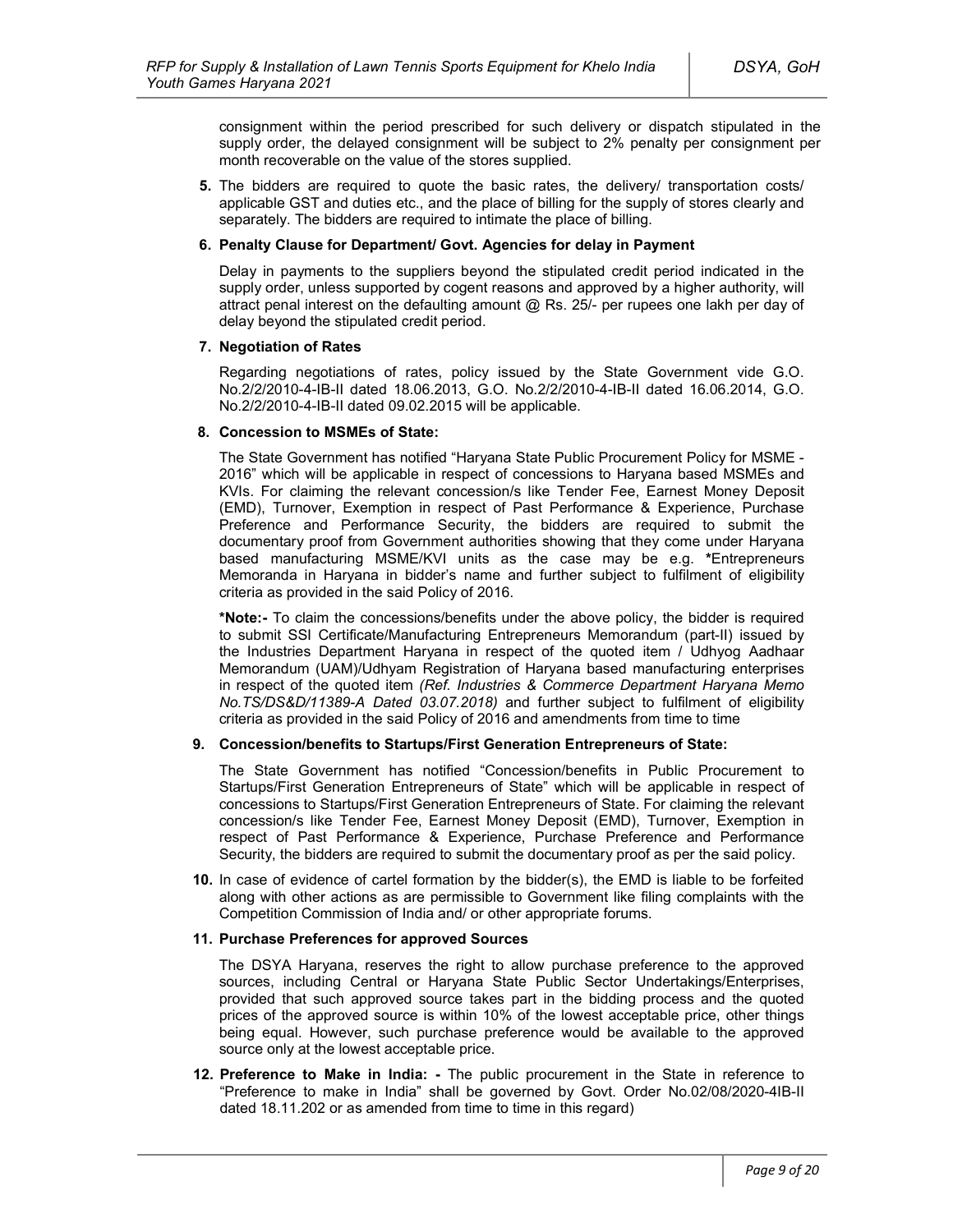**13. Restriction in Public procurement from bidders of certain Countries: -** The restriction on procurement from bidders from a Country or Countries on grounds of Defense of India or matters directly or indirectly related thereto including National Security shall be governed by Govt. Order No.02/09/2020-4IB-II dated 10.12.2020 or as amended from time to time in this regard).

#### **14. Penalty clause for rejected samples/ material offered by the Bidder:**

In case, the material offered for inspection by the firm fails to meet the specifications stipulated in NIT/Order/Contract and the samples are rejected by the Inspecting Committee, the Indenting Department will have the right to levy a penalty at 0.1% of the total order value. In case, the material offered for inspection fails during the 2nd inspection also, the Indenting Department will have the right to increase the penalty to 0.25% of the total order value. In case, the material offered fails during the 3rd and final inspection also, the firm will be liable for penal action including forfeiture of security, risk purchase, debarring/ blacklisting in future, and no further opportunity for inspection would be provided to the supplier firm.

#### **15. Grievance Redressal Mechanism for dealing with the representations/ complaints/ letters of the participating bidders/ firms:**

A time bound Grievance Redressal Mechanism for dealing with the representations/ complaints/ letters of the participating bidders/ firms in the tendering process in the State Public Procurement will be governed by State Government Policy. All the bidders/ firms who want to make any representation/ complaint against any issue related to their technical scrutiny of the bids may do the same within 5 working days (up to 05:00 P.M. of the Fifth Working day) of the date of issue of letter/ intimation regarding their **As per NIT/ Not as per NIT status.** They have to ensure that their communication is delivered/ reached within 5 working days and delay in postal will not be counted as a valid reason. No representation/ complaint in whatsoever manner from the bidders/ firms will be entertained after the opening of Financial Bid.

**16. Blacklisting**: - The firm should not be blacklisted/debarred either in Government Departments/Agencies in State of Haryana or Central Government Departments/Agencies etc. as on the date of submission of the bid in the present tender. Declaration for the same should be submitted as per the enclosed Annexure- 'D'.

## **17. Arbitration Clause**

In the case of dispute arising upon or in relation to or in connection with the contract between the Employer and the Supplier, which has not been settled amicably, any party can refer the dispute for Arbitration under The Arbitration and Conciliation Act, 1996. Such disputes shall be referred to an Arbitral Tribunal consisting of 3 (three) arbitrators, one each to be appointed by the Employer and the Supplier, the third arbitrator shall be chosen by the two arbitrators so appointed by the parties and shall act as Presiding Arbitrator. In case of failure of the two arbitrators, appointed by the parties to reach a consensus regarding the appointment of the third arbitrator within a period of 30 days from the date of appointment of the two arbitrators, the Presiding arbitrator shall be appointed by the Principal Secretary to Government of Haryana, Department of Sports & Youth Affairs, Chandigarh. The Arbitration and Conciliation Act, 1996 and any statutory modification or re-enactment thereof, shall apply to these arbitration proceedings.

Arbitration proceedings shall be held in India at Panchkula, Haryana and the language of the arbitration proceedings and that of all documents and communications between the parties shall be English.

## **18. Jurisdiction**

All disputes will be settled within the jurisdiction of the Head Quarters of Director, DSYA, Haryana at Panchkula.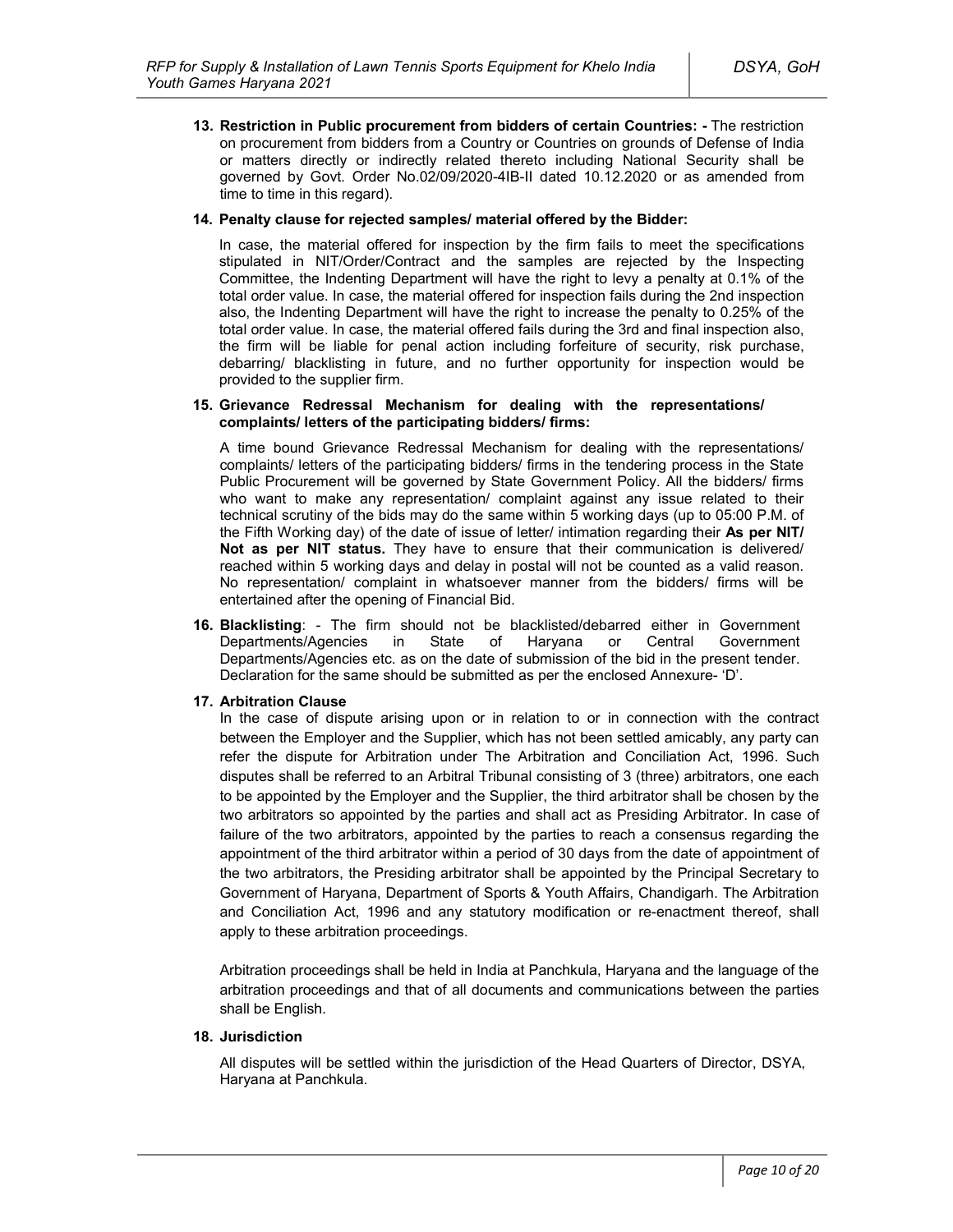## **E. OTHER TERMS AND CONDITIONS**

- 1. The firms are required to mention bifurcation of their rates showing the detail of Basic Rates, GST, Duties etc. in their bid. In case, the supplies are delayed by the firm beyond the stipulated delivery period & there has been any upward revision in the rates of GST/ Duties ON THE CONTRACTED ITEM, no such increase will be allowed. However, if there has been any reduction in GST/Duties, the same will be availed. No variation in GST/ Duties on raw material will be applicable.
- 2. All documents to be submitted by the tenderers with their offer should be self-attested in case the same are copies of original documents.
- 3. The Earnest money of the tenderers will be forfeited to Govt. account and blacklisting/ debarring besides other penal action, if they withdraw their offer/ rates or modify the terms & conditions of the same at any time during the validity of their offer before acceptance.
- 4. The authorized dealer should submit authority letter of their manufacturer, to quote the rates on their behalf failing which tender is liable to be rejected.
- 5. When manufacturer as well as its dealer/s both quote the rates in the same purchase case, then for the purpose of distribution of order, they will be considered as one offer & the order/rate contract will be placed on that firm only which has quoted lower rates among such offers & the offer is as per NIT.
- 6. The Bid i.e. Technical Bid as well as Financial Bid is to be submitted online on web portal https://etenders.hry.nic.in/nicgep/app. The Technical Bids uploaded on the portal should have proper indexing and page numbering on all the documents forming the Technical bid. Any supporting documents if required is to be submitted in online mode only along with their Technical Bids by due date and time.
- 7. The Financial bid/s of only those bidders/ items will be opened who qualify on the basis of their Technical Bids and wherever required approval of samples. The date & time of opening of the Financial bids will be intimated in the due course. The financial must be submitted in the bidder's letter head with seal and sign.
- 8. The offer without prescribed Earnest Money, Tender Fee & E-Service fee is liable to be summarily rejected. The deficiency in the remaining documents and tender requirement can be made subject to the decision by DSYA, Panchkula, Haryana
- 9. The quantity of Stores can be increased or decreased.
- 10. Notwithstanding anything contained in the Tender, DSYA reserves the right to accept or reject any Bid, and to cancel the bid process and reject the Tender, at any time, without thereby incurring any liability to the affected Bidder or Bidders and without any obligation to inform the participating/affected Bidder (s) the reason for such decision.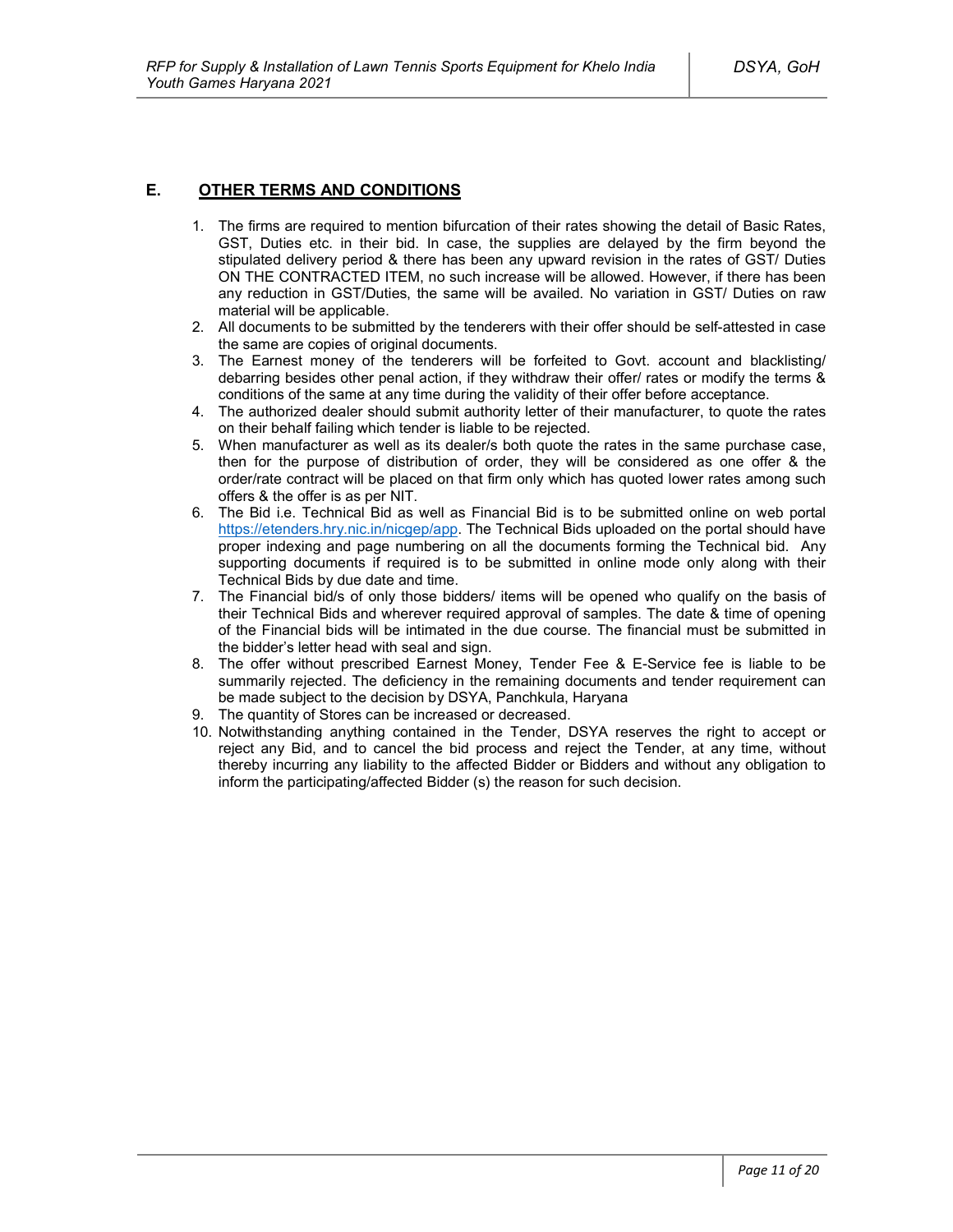## **Annexure- 'A'**

## **Technical Bid format/Index for the Technical Bid documents**

| Sr.<br>No.              | Name of the document                                                                                                                                                                                                                                                                                                                                                                                                                                                    | <b>Status</b><br>of <sub>1</sub><br>submission<br>(Yes/No) | Page Number as per<br>numbering given to the<br>technical<br>bid<br>documents<br>uploaded<br>on the portal |
|-------------------------|-------------------------------------------------------------------------------------------------------------------------------------------------------------------------------------------------------------------------------------------------------------------------------------------------------------------------------------------------------------------------------------------------------------------------------------------------------------------------|------------------------------------------------------------|------------------------------------------------------------------------------------------------------------|
| $\mathbf{1}$            | All the documents submitted by the bidder as part of<br>its Technical Bid are attested by the signing authority<br>of the bidder.                                                                                                                                                                                                                                                                                                                                       | Yes/No                                                     |                                                                                                            |
| $\overline{2}$          | An undertaking by the bidding firm in reference to<br>acceptance of all the terms & conditions and<br>specifications.                                                                                                                                                                                                                                                                                                                                                   | Yes/No                                                     |                                                                                                            |
| 3                       | Bidder should submit documents as per condition<br>No. $C(1)$ of the NIT.                                                                                                                                                                                                                                                                                                                                                                                               | Yes/No                                                     |                                                                                                            |
| $\overline{\mathbf{4}}$ | In respect of condition no. D (16) of the NIT Affidavit<br>on Non-Judicial Stamp Paper duly certified by the<br>Notary stating that the firm [name of the Firm] has<br>blacklisted/debarred<br>either<br>never<br>been<br>in.<br>Government Department/Agencies in State<br>οf<br>Haryana<br>Central<br>Government<br><b>or</b><br>Department/Agencies etc. as on the date of<br>submission of the bid in the present tender. Please<br>refer Annexure- 'D' of the NIT. | Yes/No                                                     |                                                                                                            |
| 5                       | In respect of condition No. C (2) of the NIT Average<br>annual turnover of the Bidder from sale of sports<br>apparel and equipment/items in the last 3 years i.e.<br>2017-18, 2018-19 and 2019-20 must be at least 01<br>Crore. Bidder is required to submit valid Turnover<br>Certificate for last 3 Financial Years duly certified by<br>CA as per the enclosed Annexure- 'E' of the NIT.                                                                             | Yes/No                                                     |                                                                                                            |
| 6                       | Bidder should submit documents as per condition<br>No. C (3) of the NIT.                                                                                                                                                                                                                                                                                                                                                                                                | Yes/No                                                     |                                                                                                            |
| $\overline{7}$          | Bidder should submit documents as per condition<br>No. $C(4)$ of the NIT.                                                                                                                                                                                                                                                                                                                                                                                               | Yes/No                                                     |                                                                                                            |
| 8                       | Bidder should submit all the required details as per<br>Condition as at Sr. No. C (6) of the NIT.                                                                                                                                                                                                                                                                                                                                                                       | Yes/No                                                     |                                                                                                            |
| 9                       | Bidder should submit certificate as per condition No.<br>$C(7)$ of the NIT.                                                                                                                                                                                                                                                                                                                                                                                             | Yes/No                                                     |                                                                                                            |
| 10                      | Bidder should submit the warranty certificate as per<br>condition No. C (8) of the NIT.                                                                                                                                                                                                                                                                                                                                                                                 | Yes/No                                                     |                                                                                                            |
| 11                      | Bidder should submit certificate as per condition No.<br>$C(9)$ of the NIT.                                                                                                                                                                                                                                                                                                                                                                                             | Yes/No                                                     |                                                                                                            |
| 12                      | In respect of Condition as at Sr. No. C (10) of the<br>NIT-the bidder is required to submit certificate that<br>the technical specification of the sports equipment<br>used in competitions should be as per rule of the<br>International / National Federation/Association of<br>concerned disciplines.                                                                                                                                                                | Yes/No                                                     |                                                                                                            |
| 13                      | Bidder should submit self-attested declaration on Rs.<br>100/- stamp paper as per Condition as at Sr. No. C<br>$(12)$ of the NIT.                                                                                                                                                                                                                                                                                                                                       | Yes/No                                                     |                                                                                                            |
| 14                      | In respect of Condition as at Sr. No. C (13) of the                                                                                                                                                                                                                                                                                                                                                                                                                     | Yes/No                                                     |                                                                                                            |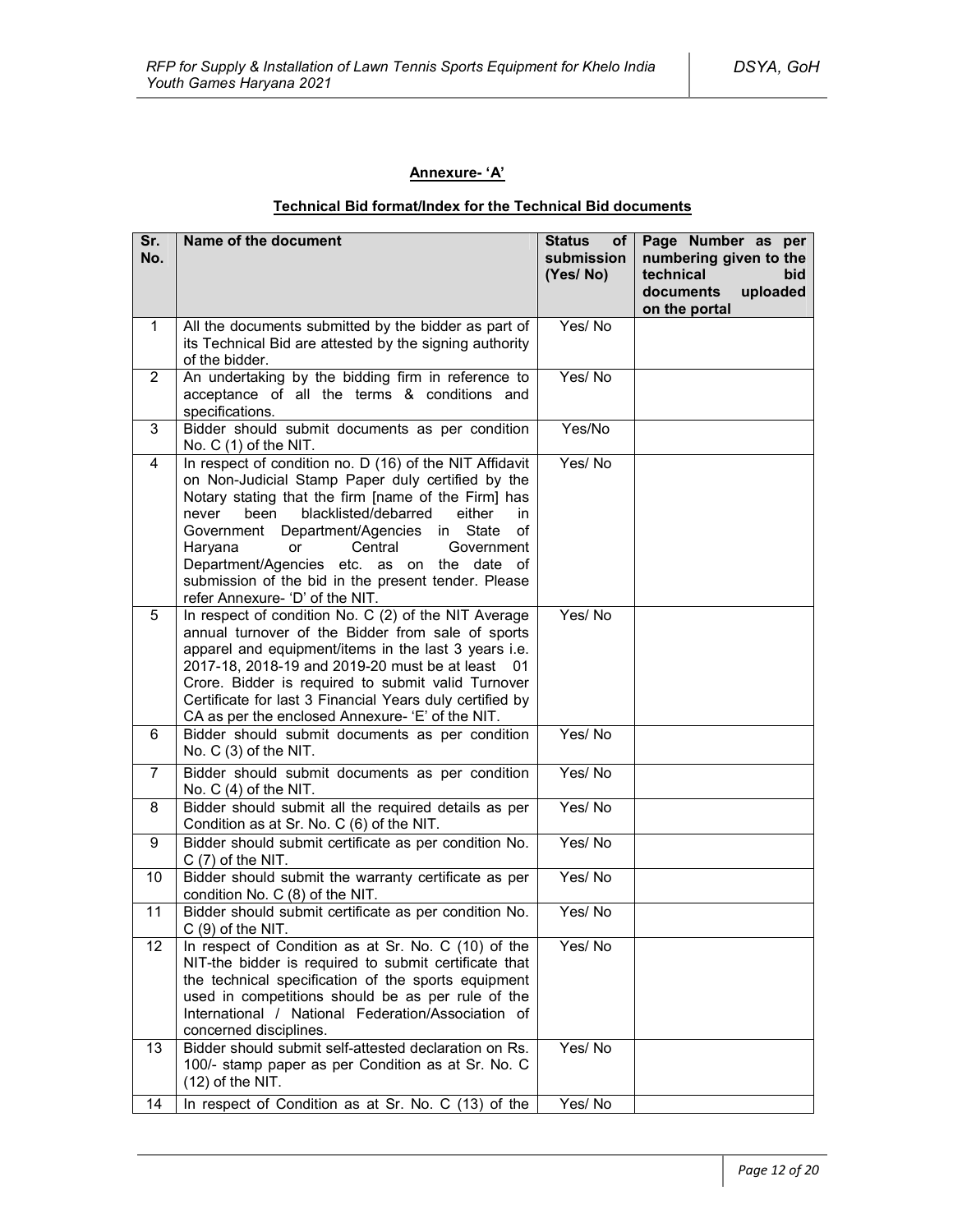|                  | NIT- The bidder must submit information with<br>supporting documents as specified in Annexure-III. |         |
|------------------|----------------------------------------------------------------------------------------------------|---------|
| 15 <sup>15</sup> | Bidder should submit undertaking as per condition<br>No. $C(22)$ of the NIT.                       | Yes/No  |
| 16               | <b>GST</b><br>Bidder should provide Copy of valid                                                  | Yes/No  |
|                  | Registration Certificate.                                                                          |         |
| 17               | Acceptance of Delivery Period as per NIT.                                                          | Yes/ No |
| 18               | Acceptance of Payment terms as per NIT.                                                            | Yes/ No |
| 19               | All uploaded documents are properly numbered and                                                   | Yes/No  |
|                  | in sequence.                                                                                       |         |
| 20               | Tender submission letter submitted                                                                 | Yes/No  |
| 21               | PDF Catalogue as per Annexure II                                                                   | Yes /No |

**Important:** -\* **In case the Technical Documents are uploaded on the portal without proper page numbering, the Tendering Department will be within its right to cancel the bid of the said firm.**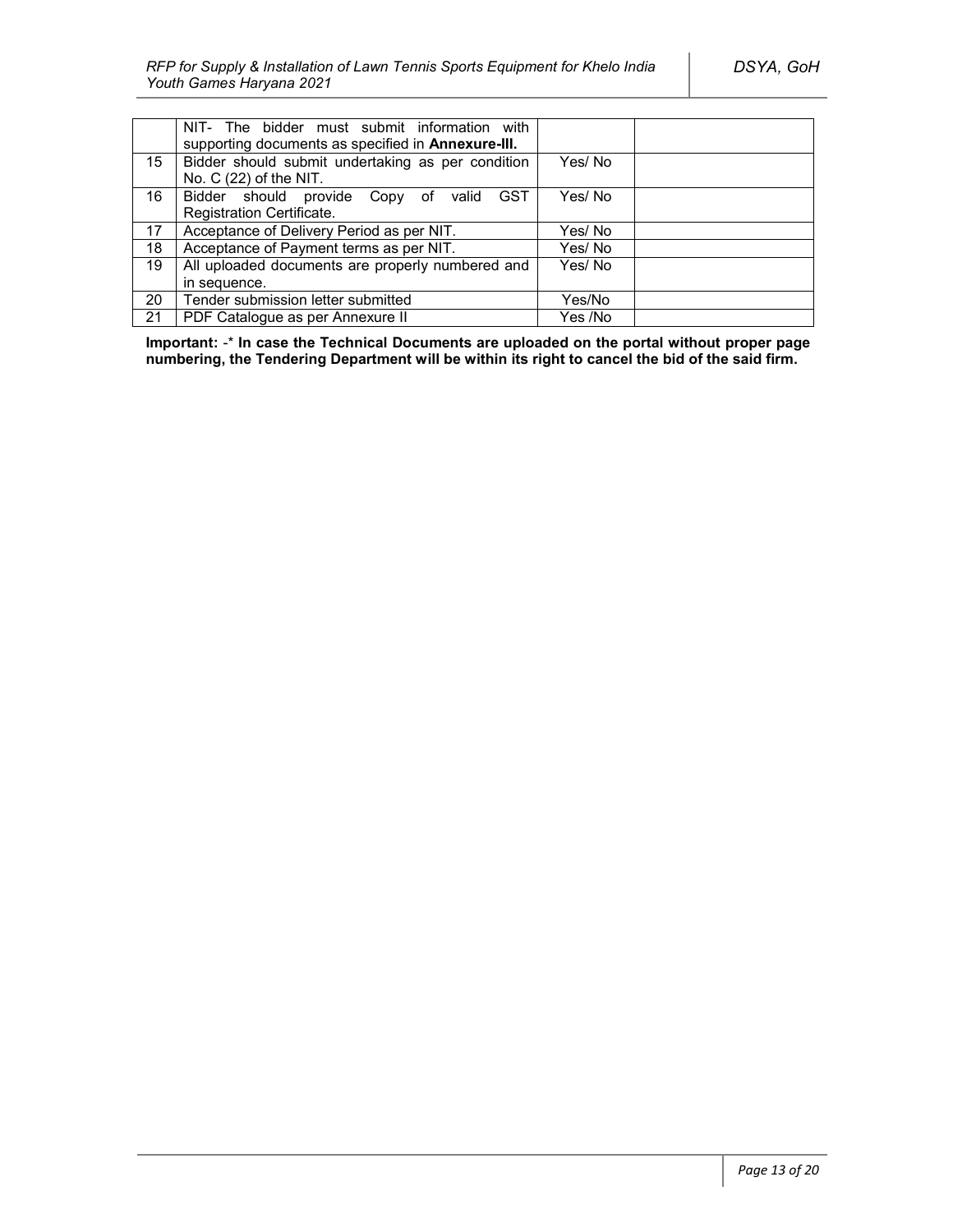## **Annexure- 'B'**

#### **Tender Submission Letter**

To

CEO, Khelo India Youth Games, Department of Sports & Youth Affairs (DSYA), Government of Haryana Tau Devi Lal Sports Complex, Sector 3, Panchkula, Haryana – 134109

Sub: 'Supply & Installation of Lawn Tennis Sports Equipment for Khelo India Youth Games Haryana-2021'

Ref: RFP No. .................................................

I/ We, the undersigned, offer to provide the above services to DSYA. We are hereby submitting our bid, in a sealed envelope.

I/We, hereby declare that:

- (a) We are enclosing and submitting herewith our Bid, with the details as per the requirements of the tender, for your evaluation and consideration.
- (b) I/We have read carefully the terms and conditions of the tender document attached hereto and hereby agree to abide by the said terms and conditions.
- (c) The bid is unconditional.
- (d) I/We undertake that documents submitted are genuine/authentic and nothing material has been concealed. I/We understand that the contract is liable to be cancelled, if it is found to be having obtained, through fraudulent means/concealment of information.
- (e) We shall make available to the DSYA any additional information it may find necessary or require to clarify, supplement or authenticate the Bid.
- (f) Until a formal agreement is prepared and executed, acceptance of this tender document shall constitute a binding contract between DSYA and us subject to the modifications, as may be mutually agreed to, between DSYA and us.
- (g) We agree to keep this bid valid for acceptance for a period of ninety (90) days from the date of opening the bid.

We understand that the DSYA is not bound to accept any tender that the DSYA receives.

Yours faithfully,

Authorized Signatory (with Name, Designation, Contact no. and Seal) *Note: On the Letterhead of the Bidder.*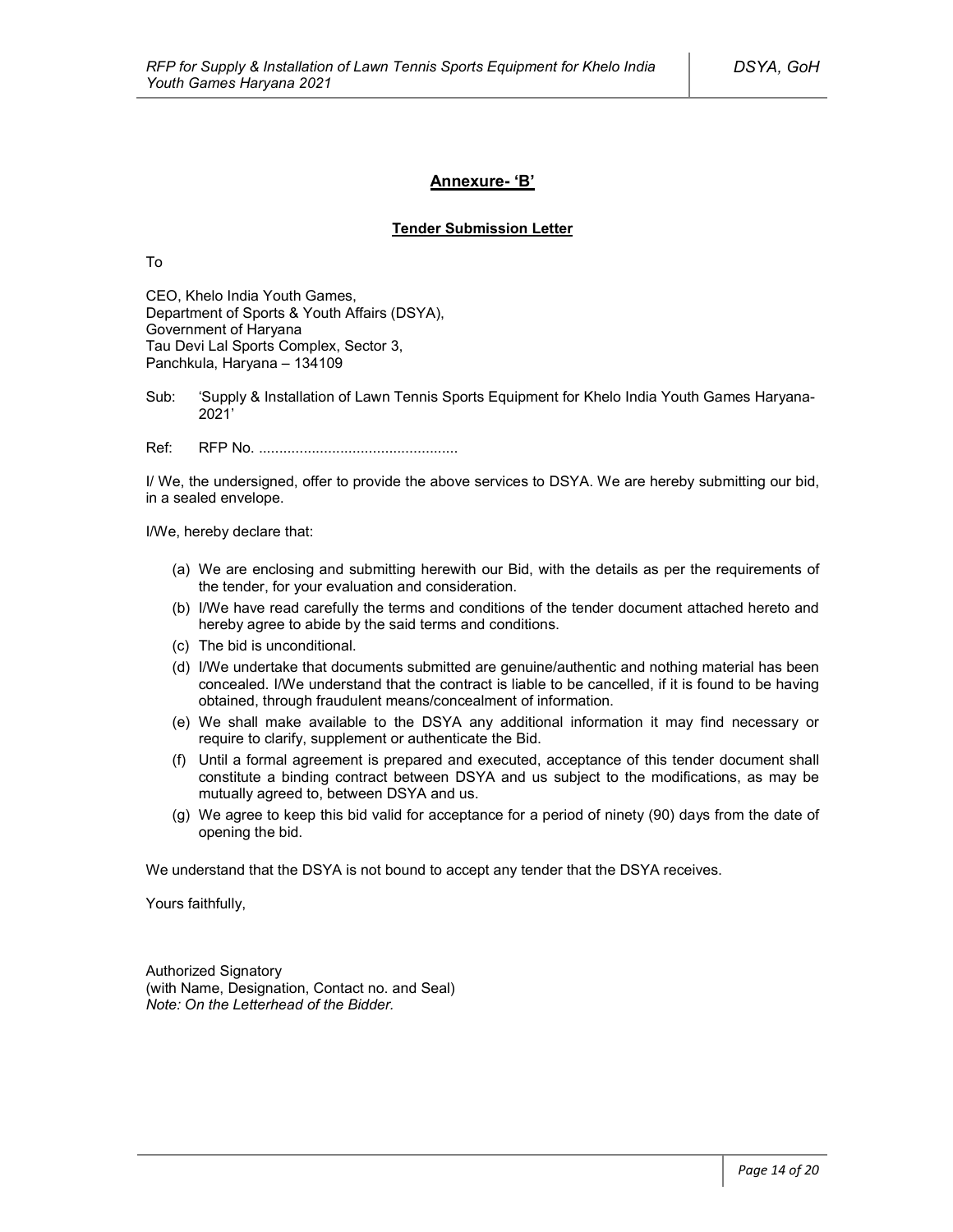## **Annexure- 'C'**

#### **MAF (Manufacturer Authorization Form)**

Date: Ref Number:

To

CEO, Khelo India Youth Games, Department of Sports & Youth Affairs, Govt. of Haryana, Tau Devi Lal Sports Complex, Sector 3, Panchkula, Haryana - 134109

- Sub: 'Supply & Installation of Lawn Tennis Sports Equipment for Khelo India Youth Games-2021, Haryana'
- Ref: RFP No. .................................................

Dear Sir,

We authorize M/s ………………, to offer their quotation, negotiate and conclude the contract with you against the above invitation for offer.

We hereby extend our full guarantee and warranty as per terms and conditions of the and/or the contract for the equipment and services offered against this invitation for offer by the M/s ……………., **<Full address>**. We hereby commit to the terms and conditions and will not withdraw our commitments during the process and/or the period of contract. As OEM, if the successful bidder is unable to perform services as per contract, OEM shall offer maintenance services or designate another agency as per /contract for equipment offered and shall be responsible for execution of contract and shall be eligible to receive payments as per payment schedule

Yours Faithfully, (Signature of the Bidder)

Name Designation Seal<sup>1</sup> Date<sup>.</sup> Business Address: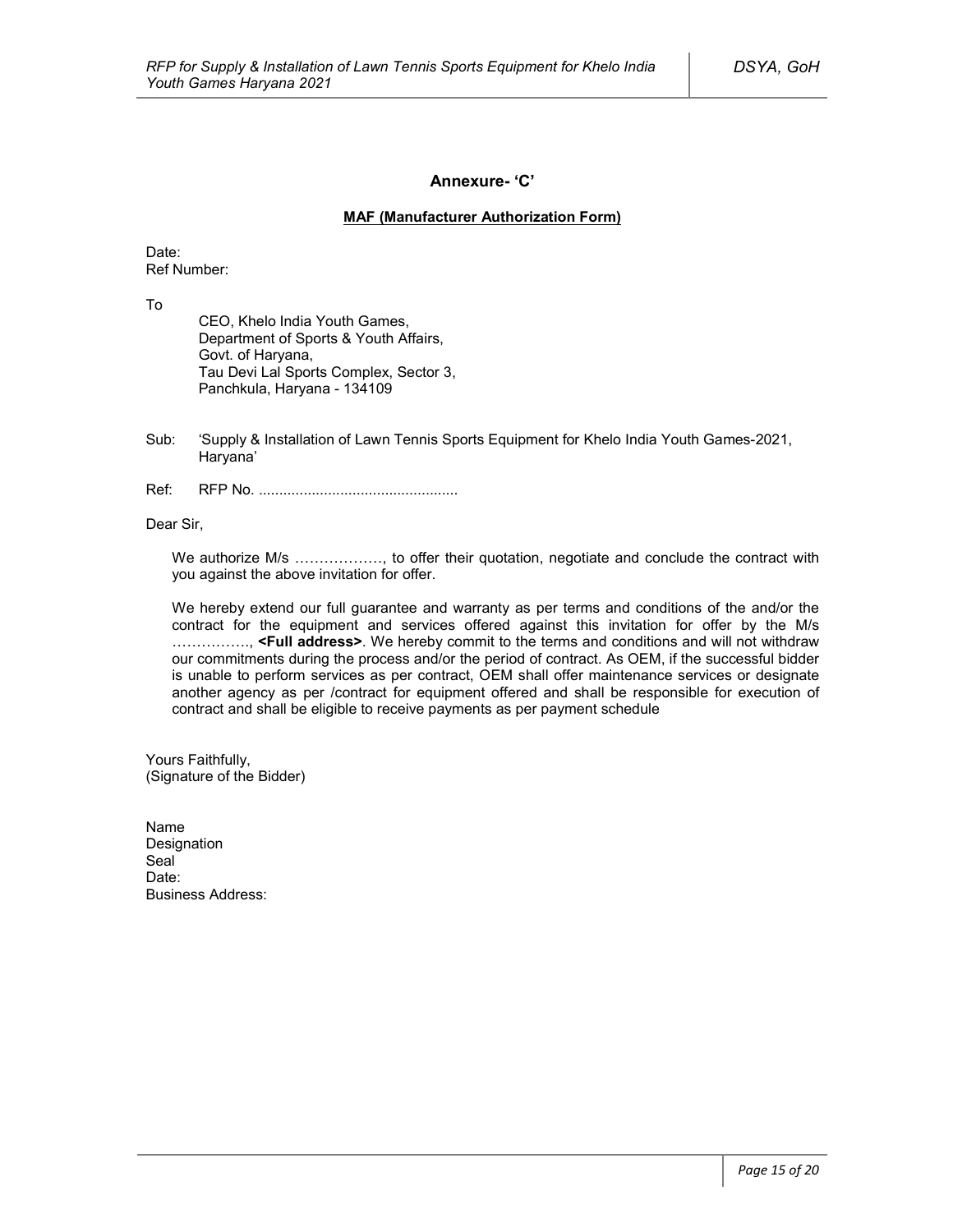## **Annexure-'D'**

## **Performa for Affidavit**

*(on non-judicial stamp paper of Rs. 100/-)*

I \_\_\_\_\_\_\_\_\_\_\_ Proprietor/Director/Partner of the firm M/s.\_\_\_\_\_ do hereby solemnly affirm that our firm M/s. has never been blacklisted/debarred either in Government Departments/Agencies in State of Haryana or Central Government Departments/Agencies etc. as on the date of submission of the bid in the present tender.

……………………………………………

Name of the Bidder ……………………………………………

Signature of the Authorised Signatory

…………………………………………… Name of the Authorised Signatory

| Place: |  |
|--------|--|
| Date:  |  |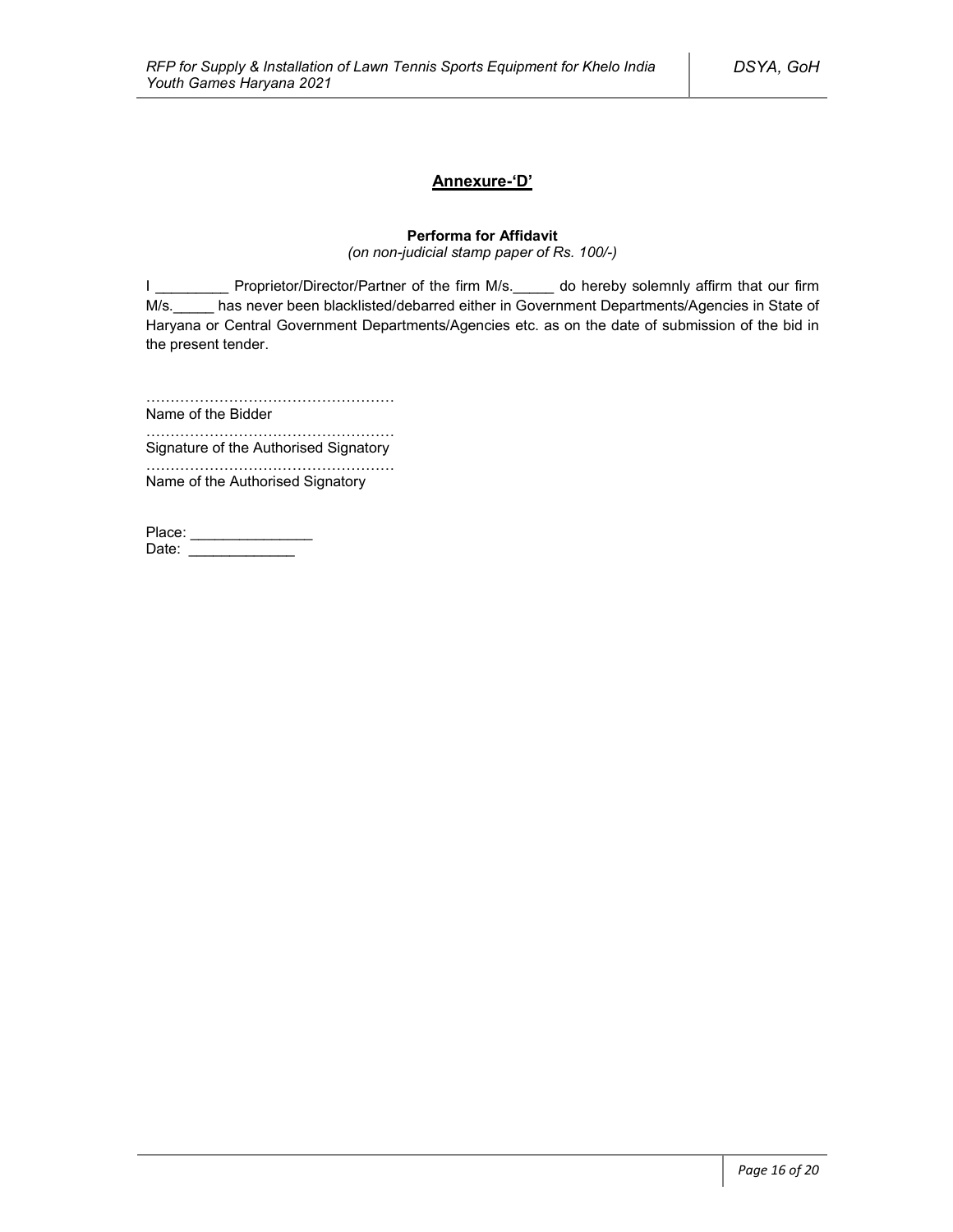## **Annexure- 'E'**

## **Format for Financial Capacity**

| <b>Financial Year</b> | <b>Annual Turnover</b> |
|-----------------------|------------------------|
| 2017-18               |                        |
| 2018-19               |                        |
| 2019-20               |                        |

**Note:** All figures quoted above shall be substantiated by attaching the copy of Audited Annual Reports or a certificate from a Chartered Accountant.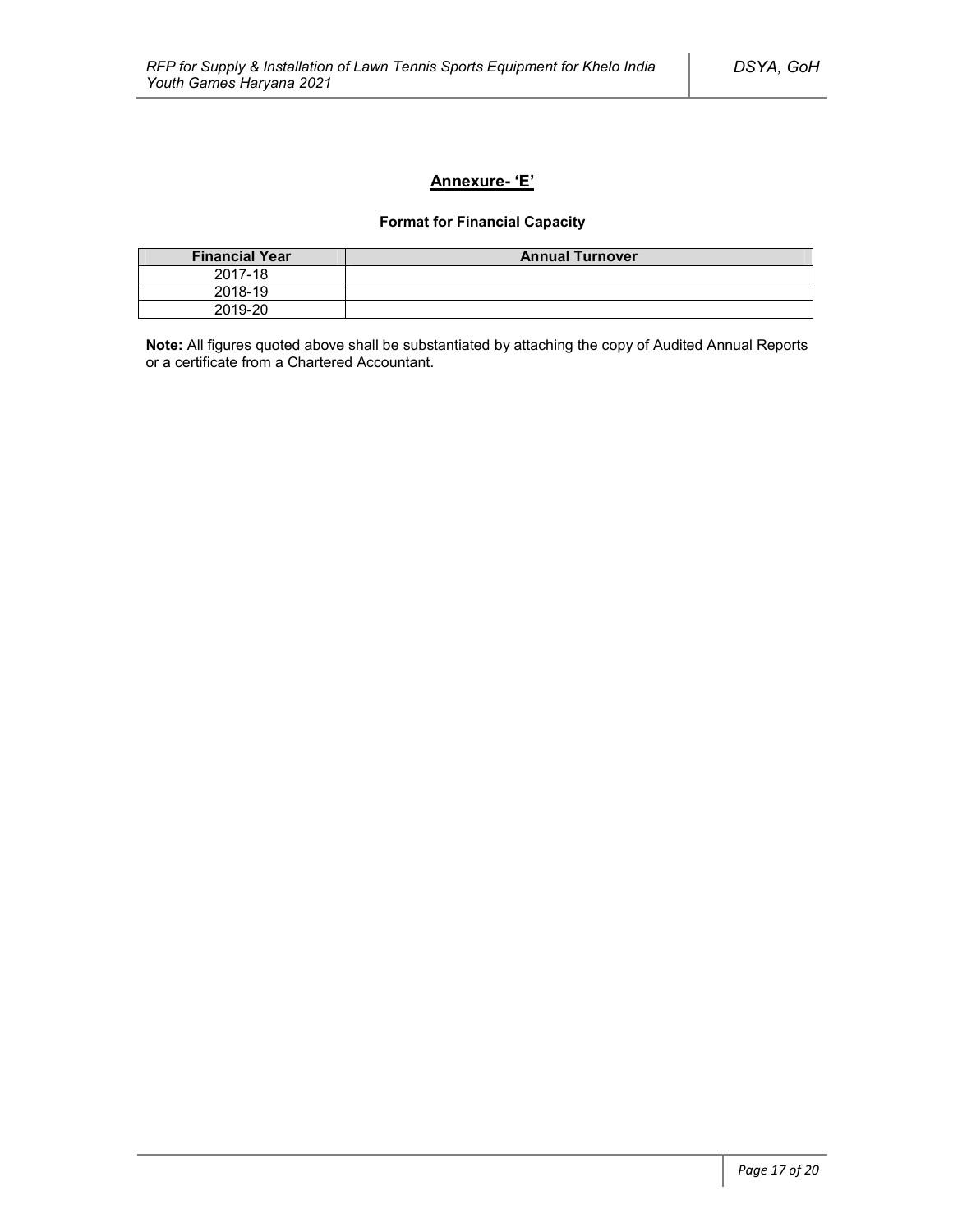## **ANNEXURE- 'I'**

## **ITEM WISE DETAILED SPECIFICATIONS & QUANTITY**

## **Sports Discipline: Lawn Tennis**

| Sr<br><b>No</b> | <b>Item Description</b>                        | <b>Item Specification</b>                                                                                                                                                    | <b>Required Brand</b>                                      | Quantity |
|-----------------|------------------------------------------------|------------------------------------------------------------------------------------------------------------------------------------------------------------------------------|------------------------------------------------------------|----------|
|                 | Tennis Net with Wire<br>Including installation | Height- 3'6", Width- 42ft., Net whole<br>size- 1-3/4" square woven; (ITF<br>Approved)                                                                                        | Sportiva<br>Garware/Edwards<br>championship/tourny<br>plus | 8        |
| 2               | Single Sticks                                  | 3.6 ft (42 inches) in height, Length<br>max 3 inches in diameter; (ITF<br>Approved)                                                                                          | Sportiva<br>Garware/Edwards<br>championship/tourny         | 16       |
| 3               | <b>Net Straps</b>                              | Width should be strape 2 inches<br>max. Premium grade Nylon with<br>heavy duty polyester, Eyelet- brass,<br>Snap Buckle- Chrome plated<br>Aluminium                          | Sportiva<br>Garware/Edwards<br>championship/tourny         | 16       |
| 4               | <b>Umpire Chairs</b>                           | Height $6'4''(193cm)$ , Width of 2'<br>(61cm) and overall open depth of<br>4'(122cm), The seat height is 5'<br>(1.52Per mtr) up to 50 kg. Ladder is<br>4 Aluminium/iron body | Surya<br>sports/matco/vermont.                             | 6        |
| 5               | Manual score boards                            | Game no plates- 0 to 9, Lightweight<br>& moveable set                                                                                                                        | Any Brand                                                  | 4        |

**Note:** Bidders are requested to quote exactly the required specifications and brands which are mentioned above. Quoted items other than the above-mentioned specifications and brands will not be considered.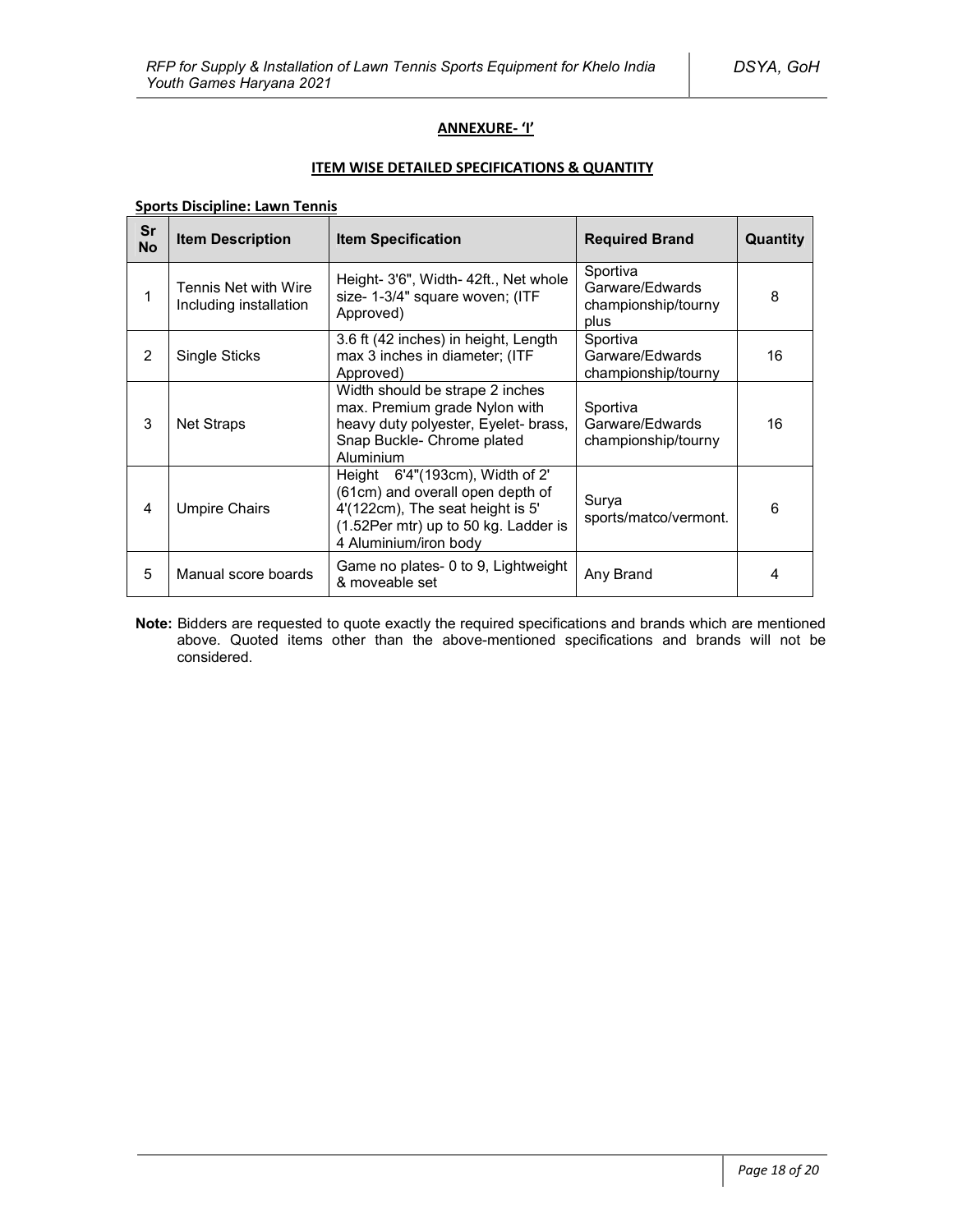## **ANNEXURE- 'II'**

## **COMPLIANCE STATEMENT:**

# **Sports Discipline: Lawn Tennis**

| <b>Sr No</b> | <b>Item Description</b>                        | Compliance<br><b>Specifications</b><br>(Yes/No) | <b>Offer Brand</b><br>(Make/Model) | <b>Remarks</b><br>(If Any) |
|--------------|------------------------------------------------|-------------------------------------------------|------------------------------------|----------------------------|
| 1            | Tennis Net with Wire Including<br>installation |                                                 |                                    |                            |
| 2            | <b>Single Sticks</b>                           |                                                 |                                    |                            |
| 3            | Net Straps                                     |                                                 |                                    |                            |
| 4            | Umpire Chairs                                  |                                                 |                                    |                            |
| 5            | Manual score boards                            |                                                 |                                    |                            |